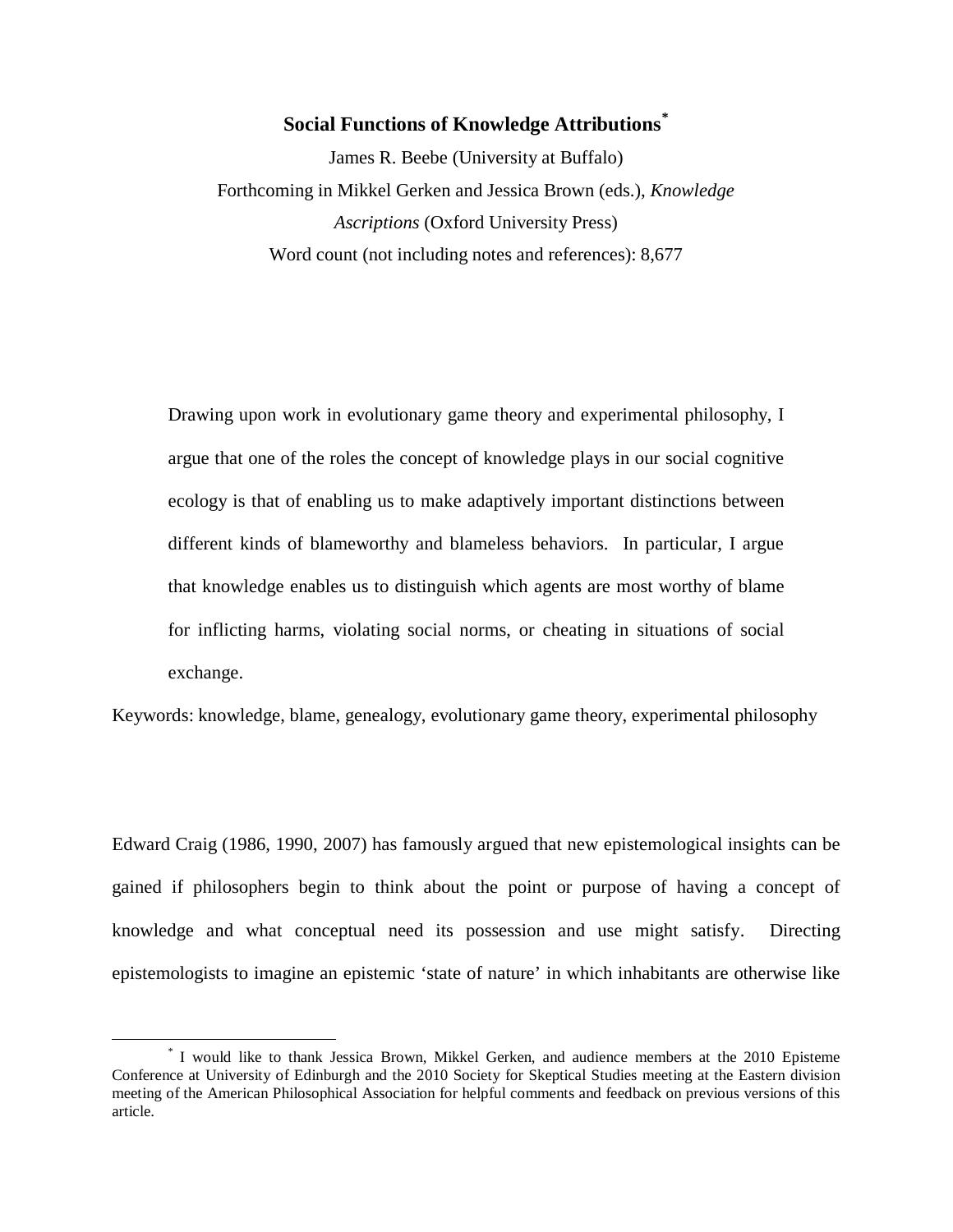us in their native cognitive endowments but lack our concept of knowledge, Craig (1990, p. 11) writes:

Human beings need true beliefs about their environment, beliefs that can serve to guide their actions to a successful outcome. That being so, they need sources of information that will lead them to believe truths. They have 'on-board' sources, eyes and ears, powers of reasoning, which give them a primary stock of beliefs. It will be highly advantageous to them if they can also tap the primary stocks of their fellows—the tiger that Fred can see and I can't may be after me and not Fred—that is to say, if they act as informants for each other. On any issue, some informants will be better than others, more likely to supply a true belief…. So any community may be presumed to have an interest in evaluating sources of information; and in connection with that interest certain concepts will be in use. The hypothesis I wish to try out is that the concept of knowledge is one of them. To put it briefly and roughly, the concept of knowledge is used to flag approved sources of information.

Craig suggests that our modern-day concept of knowledge can be seen as developing from a more primitive concept (dubbed 'protoknowledge' by Kusch, 2009) that satisfied this need to indicate reliable sources of testimony.

When Craig (1990, p. 4) first put forward his genealogical account, he did not rule out the possibility that the concept of knowledge might play roles in our social cognitive ecology other than the one he describes:

Any society that has a well-developed language, sufficiently well developed for us to be able to say that it exercises a concept even approximately identifiable with our concept of knowledge, consists of creatures that have reached a considerable degree of mental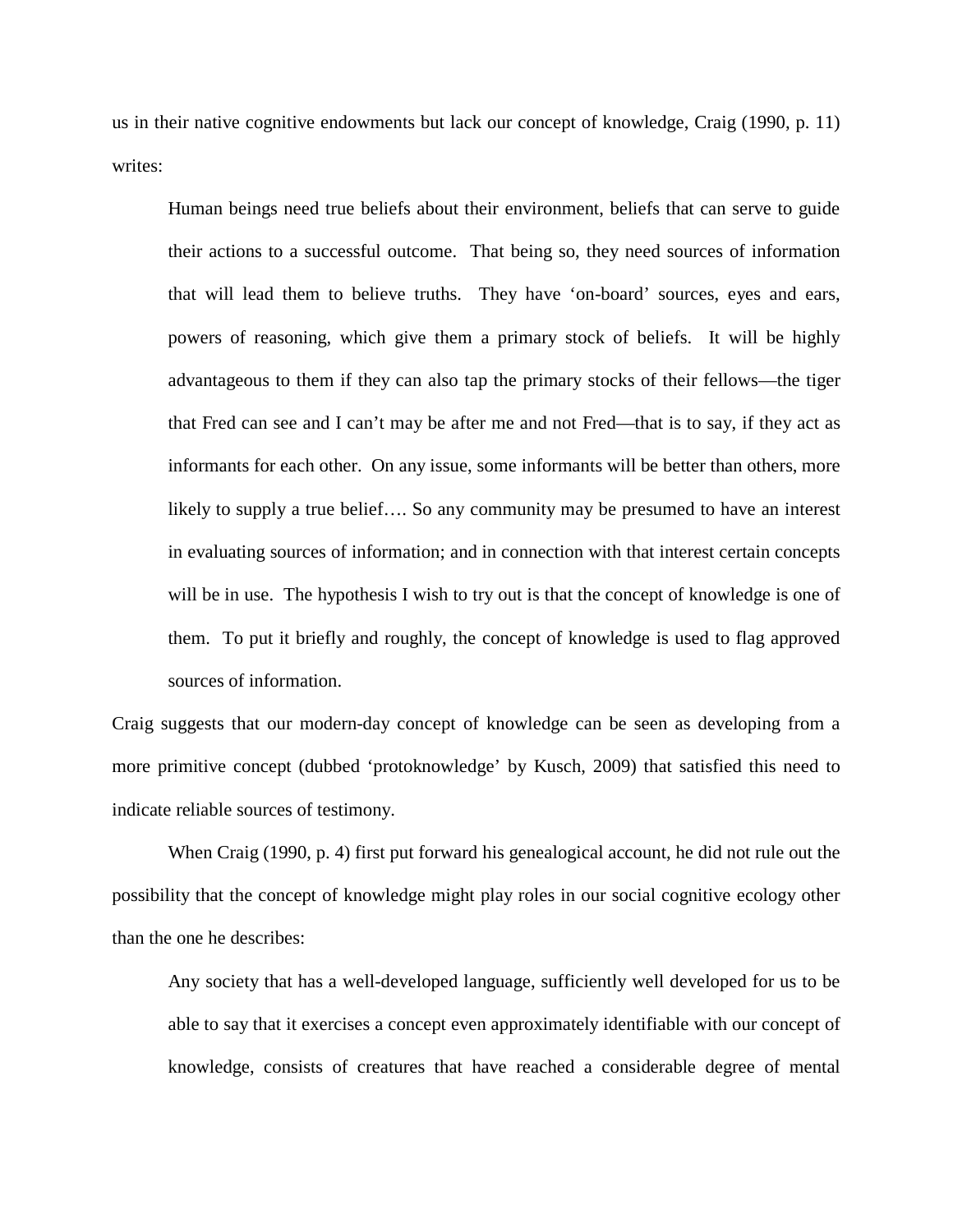complexity. Any number of different sorts of need may, for all we know to the contrary, follow in the wake of this complexity; so there is no a priori reason to think that we are tied by methodological principles to considering only needs of the very basic kind that I have actually tried to restrict myself to.

Like a number of other scholars (e.g., Williams, 2002; Kusch, 2009, 2011; Kappel, 2010; Gelfert, 2011), I believe that a consideration of other aspects of our knowledge-generating and knowledge-consuming practices can reveal additional needs that the concept of knowledge might satisfy.

How does one ascertain what roles the concept of knowledge plays or what conceptual needs it satisfies? One of the characterizations Craig (1990, pp. 2, 3) provides of his 'state of nature' approach is the following:

We take some prima facie plausible hypothesis about what the concept of knowledge does for us, what its role in our life might be, and then ask what a concept having that role would be like, what conditions would govern its application…. And if [there is such a thing as the point of the concept of knowledge], one way to find out must be to form some hypothesis about it, try to work out how a concept custom-designed for that role would look, and then see to what extent it matches our everyday practice with the concept of knowledge as actually found.

According to this characterization of Craig's methodology, the search for empirical evidence concerning the role the concept of knowledge plays enters at a relatively late stage in the process of genealogical reflection. From the armchair, so to speak, we formulate "some prima facie plausible hypothesis about what the concept of knowledge does for us" and only later do we "look, and then see to what extent it matches our everyday practice." Despite the fact that Craig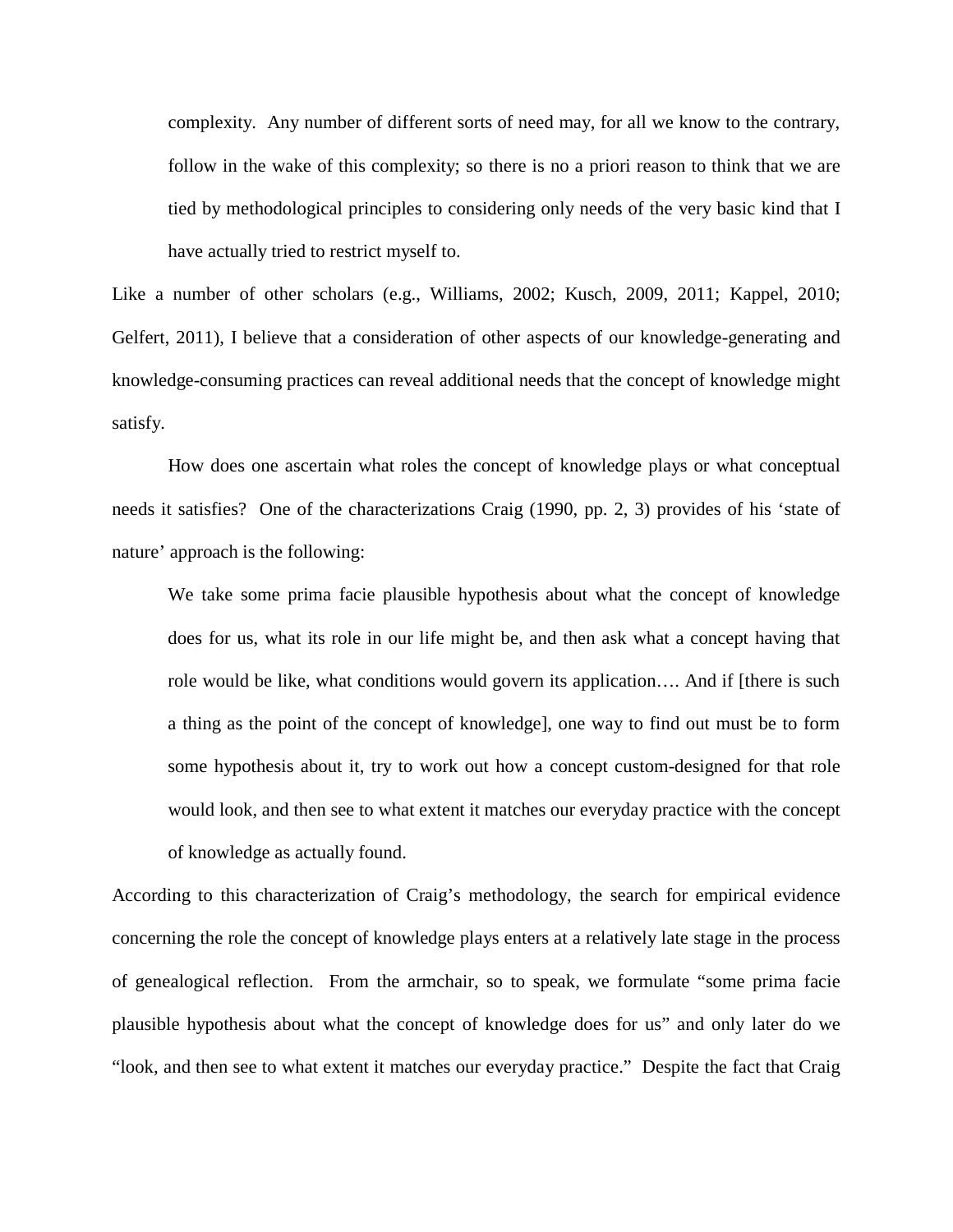thinks empirical evidence is required for this kind of project, little if any has actually been mustered in support of his genealogical account of knowledge. Such evidence as there is consists primarily of appeals to philosophical intuition. However, as Martin Kusch (2011) reminds us, because ecology is a science, "social cognitive ecology… should, wherever possible, reckon with the results of the natural and social sciences."

An additional feature of Craig's approach that keeps it from having a solid empirical grounding is that both the state of nature story he tells and the account he offers of how our concept of knowledge developed from an earlier concept of protoknowledge are purely hypothetical. Like many other state of nature stories, Craig's is not hypothesized to represent any actual community in human history. As Bernard Williams (2002, p. 27) puts it, the state of nature is not the Pleistocene. Recently, however, several scholars (e.g., Williams, 2002; Kusch, 2009, 2011; Gelfert, 2011) have expressed dissatisfaction with the fact that hypothetical genealogies like Craig's cannot tell us how and why the concept of knowledge actually emerged during the course of human evolution and have issued calls for the exploration of the development of the concept during the course of real human history.<sup>[1](#page-3-0)</sup>

In the present article I articulate and defend a view about one function the concept of knowledge performs in our social cognitive ecology that has a solid empirical grounding in recent findings from evolutionary game theory. On the view I defend, the concept of knowledge satisfies an important need that arises in the regulation of social interactions that can be summarized as follows:

Human beings need to engage in acts of social exchange—i.e., acts of cooperation for mutual benefit. That being so, humans need strategic information about other

<span id="page-3-0"></span><sup>&</sup>lt;sup>1</sup> Readers might wonder how I can criticize Craig for certain purely hypothetical features of his work, while at the same time acknowledging that he recognizes a need for empirical support. For an insightful analysis of different strands of thought in Craig's work that sometimes appear to be in tension, cf. Kappel (2010).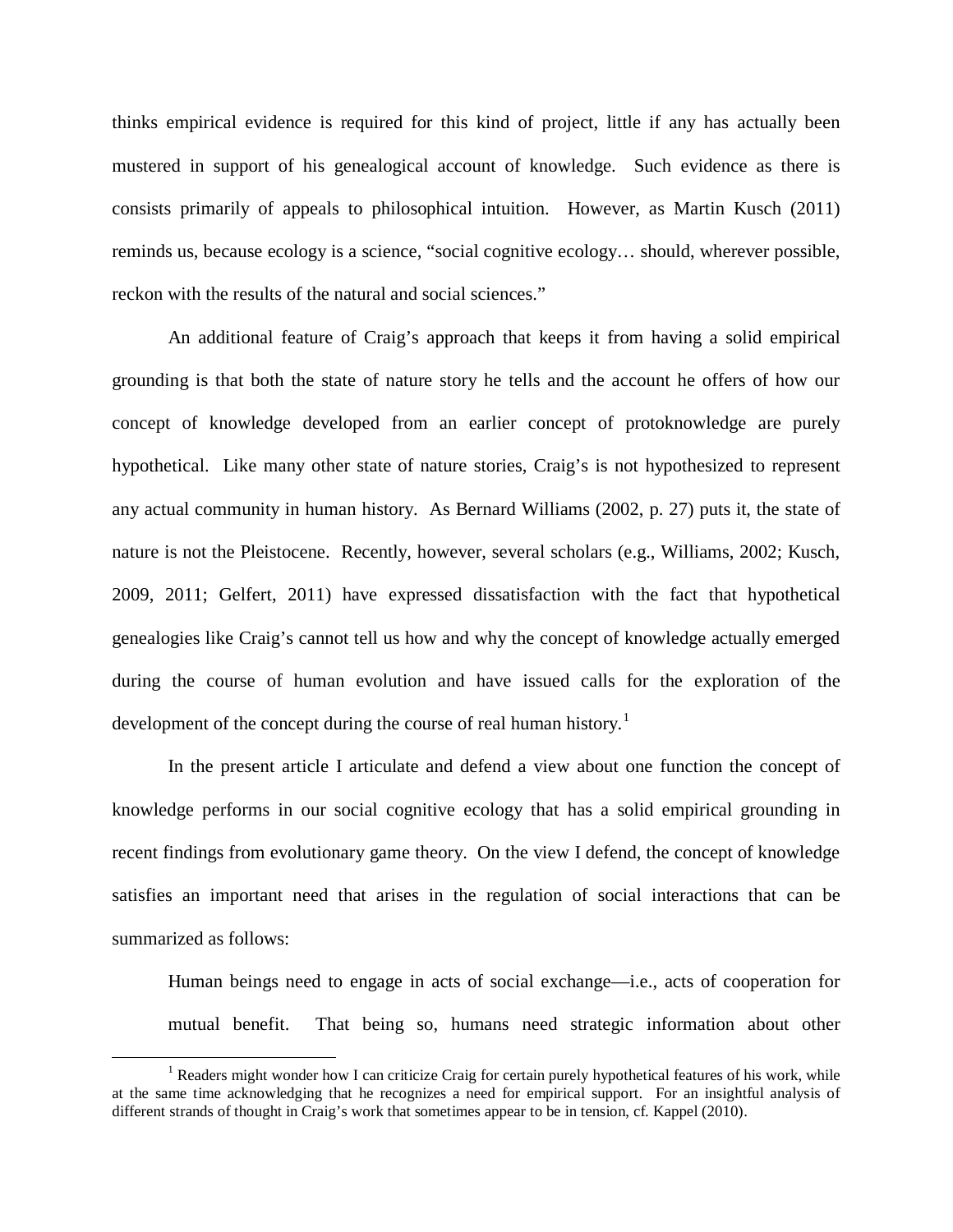interactants. It will be highly advantageous if humans can distinguish not only the behavior of those who cooperate from those who do not but also the behavior of those whose failure to cooperate is intentional from those whose failure is unwitting. Being able to mark the latter distinction can prevent one from losing exchange partners who fail to reciprocate due to forces beyond their control—the goods that Fred promised me in return for my services may have been accidentally lost in a storm rather than willfully withheld—that is to say, if they punish or blame only those interactants who knowingly cheat. So any community may be presumed to have an interest in strategic information about the mental states of other interactants, and in connection with that interest certain concepts will be in use. The hypothesis I wish to try out is that the concept of knowledge is one of them. To put it briefly and roughly, the concept of knowledge is used to distinguish those agents who are most blameworthy for harm-inflicting, norm-violating or otherwise uncooperative behaviors.

This hypothesis is intended to supplement rather than to replace Craig's proposal.<sup>[2](#page-4-0)</sup>

Instead of attempting to investigate the roles that the concept of knowledge plays from a purely hypothetical point of view and only later seeking empirical confirmation for my conjectures, I begin in section 1 by surveying recent findings from evolutionary game theory concerning the essential role that cooperative interaction has played in the course of human evolution and show that certain selection pressures seem to have favored the development of a concept of knowledge. In section 2 I chart several important conceptual connections between knowledge and blame and note that, other things being equal, the agents who are most

<span id="page-4-0"></span> $2$ . The present hypothesis is also intended to be compatible with other proposals concerning the function of the concept of knowledge, including Kappel's (2010) and Kelp's (2011) claims that knowledge attributions are 'enquiry-stoppers,' although some delicate maneuvering may be required to specify how these different roles can be consistently reflected in the semantics and the pragmatics of knowledge attributions. I do not assume that every role the concept of knowledge plays will figure in some way in its truth conditions.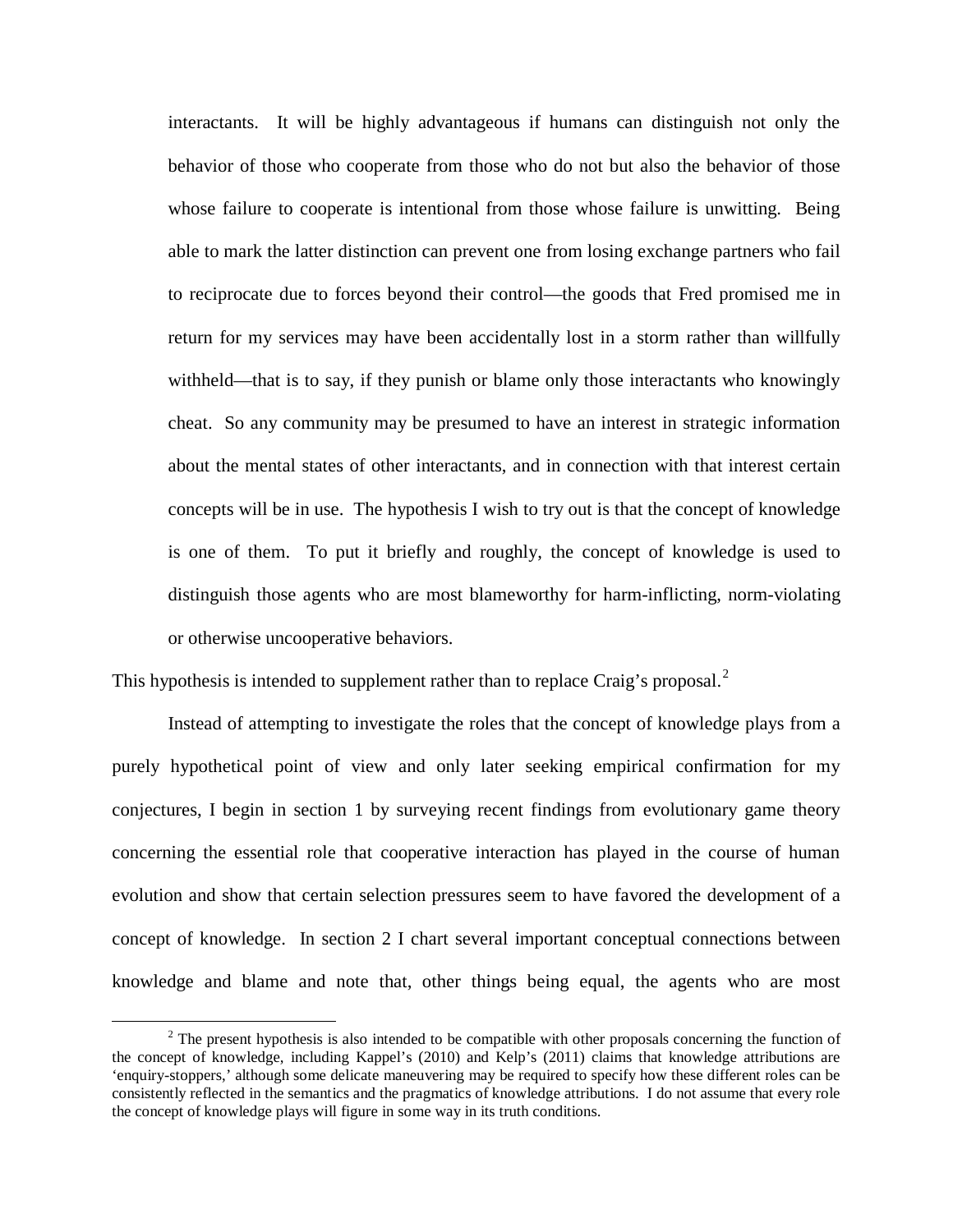blameworthy for inflicting harm, violating social norms or making illicit assertions are those who know full well what they are doing, yet choose to do it anyway. In section 3 I examine a set of recent findings from experimental philosophy that concern ordinary attributions of knowledge and suggest that our apparent tendency to overattribute knowledge to blameworthy agents provides further experimental support for my hypothesis. I conclude there is strong reason to think that one of the functions the concept of knowledge performs is enabling us to draw adaptively important distinctions between different kinds of blame that we have a practical interest in attributing to agents who violate our normative expectations.

## **1. Knowledge and Social Exchange**

Evolutionary game theory investigates strategies for interaction between individuals and assesses them on the basis of how they affect the Darwinian fitness of individuals pursuing them.<sup>[3](#page-5-0)</sup> Understanding strategies as specifications of what individuals will do in any situation in which they may find themselves and assuming that successful strategies will appear more often in the future, evolutionary game theorists formulate hypotheses about when individuals should cooperate, when they should be uncooperative, and the conditions under which different kinds of cooperation can arise and achieve stability within various populations (Maynard Smith, 1982; Axelrod, 1984). Some of the most basic lessons to emerge from evolutionary game theory include the following:

- (1.1) It often pays to cheat (Trivers, 1971).
- (1.2) Cheating or acting selfishly all of the time is generally less advantageous than cooperating with others at least some of the time (Axelrod, 1984).

<span id="page-5-0"></span><sup>&</sup>lt;sup>3</sup> Cf. Maynard Smith (1982) for an influential introduction to this field.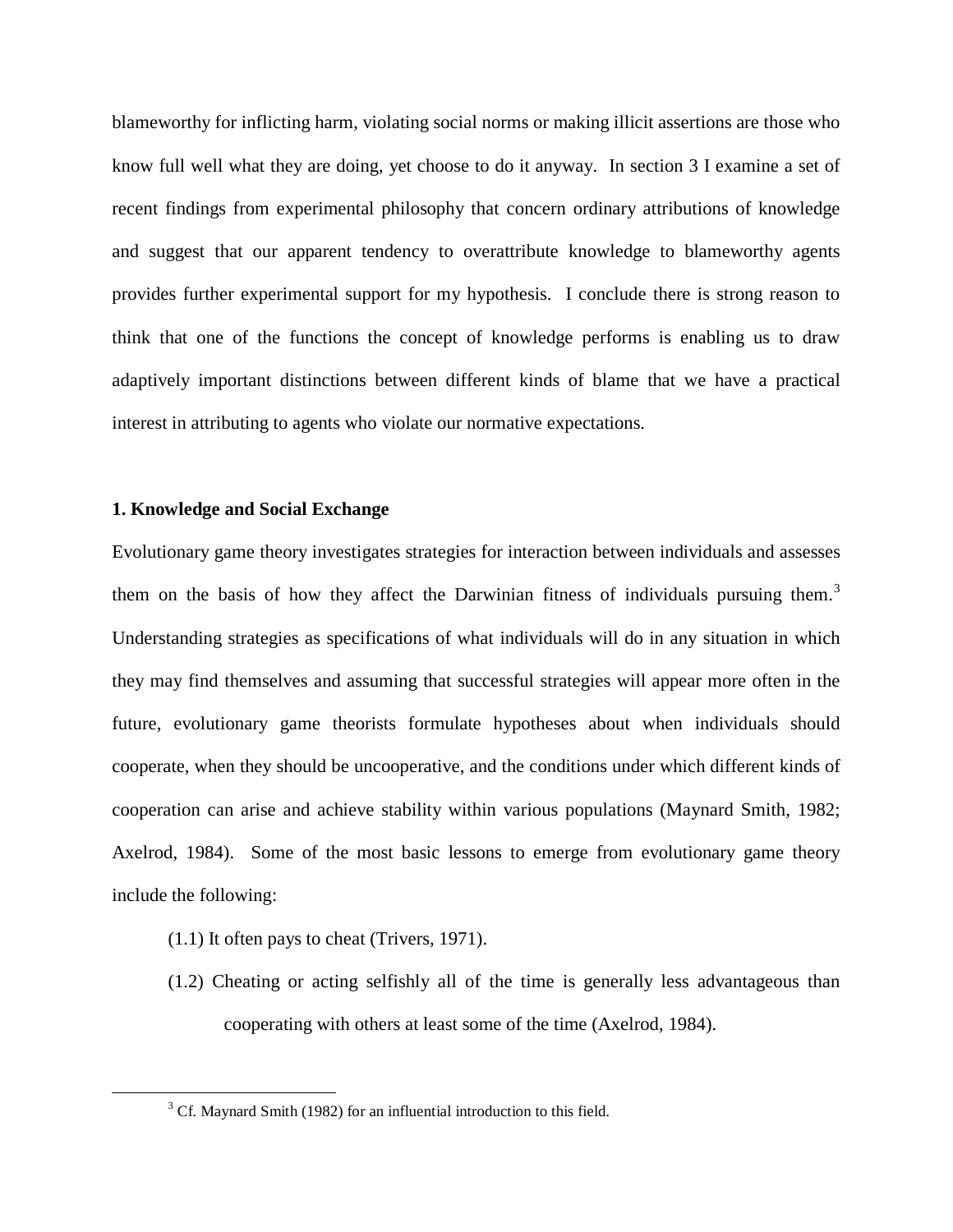- (1.3) In many cases where the decision matrix for a single interaction favors uncooperative behavior, adding the assumption that interactants will encounter each other a large number of times in the future often results in cooperation becoming favored instead (Axelrod, 1984).
- (1.4) Humans are prone to cooperate, even with strangers (Richerson, Boyd and Henrich, 2003).
- (1.5) Displaying an initial willingness to cooperate is generally advantageous in establishing new, beneficial relationships (Axelrod, 1984).
- (1.6) In ongoing interactions with other individuals it is generally advantageous not to be the first one to defect or cheat (Axelrod and Hamilton, 1981; Axelrod, 1984).
- (1.7) Cooperating with everyone exposes one to exploitation by others (Axelrod, 1984).
- (1.8) Punishment of cheaters or defectors serves to make cheating unprofitable and to discourage future cheating (Axelrod, 1984; Clutton-Brock and Parker, 1995; Sober and Wilson, 1998).
- (1.9) People are willing to punish defectors, even at significant cost to themselves (Fehr and Gächter, 2002).
- (1.10) Punishing those who do not punish noncooperators or who do not punish nonpunishers can also be advantageous (Axelrod, 1986; Boyd and Richerson, 1992).
- (1.11) A single defection can sometimes lead to a chain of recriminations and counterrecriminations that results in suboptimal outcomes for all parties (Axelrod, 1984).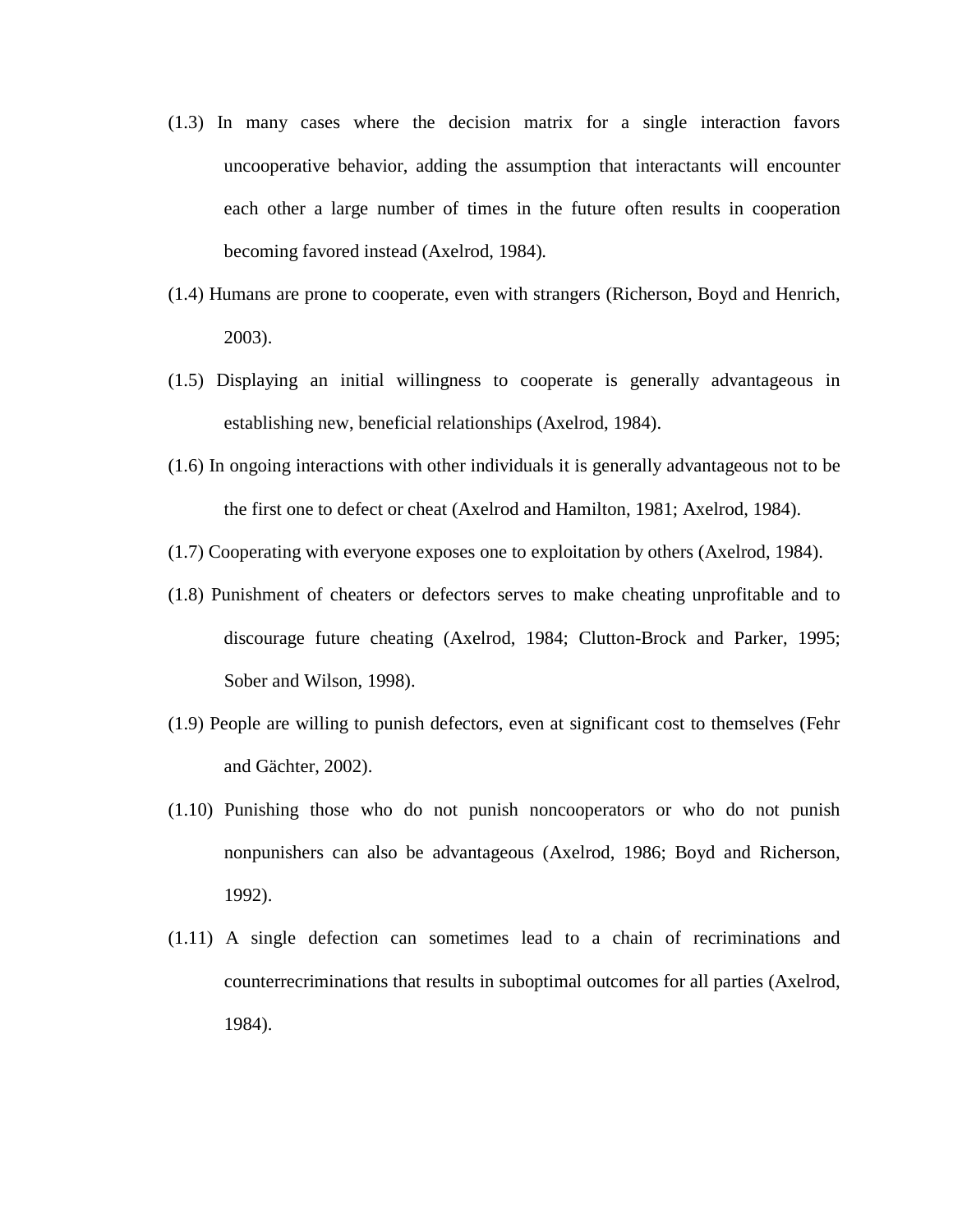- (1.12) Forgiving interactants who have previously defected or cheated but show a renewed willingness to cooperate is generally more advantageous than a policy of never forgiving (Axelrod, 1984).
- (1.13) Natural selection favors psychological systems that can regulate both individuals' cooperative and uncooperative tendencies and their responses to these tendencies in others (Trivers, 1971).
- (1.14) Natural selection favors the development of both subtler forms of cheating and more acute cheater-detection capacities (Trivers, 1971).

Many mutually beneficial behaviors (e.g., cleaning symbioses in fish and shrimp) do not require capacities for strategic reasoning (Trivers, 1971).<sup>[4](#page-7-0)</sup> However, more advanced strategies for interaction require increasingly sophisticated cognitive capacities. For example, if organisms are to move beyond strategies that treat all interactants the same, they need to be able to recognize particular individuals and to remember past interactions with them. Implementing some strategies (e.g., ones that advise doing whatever the other player does on each preceding move) only requires that organisms be able to remember a single previous interaction, while strategies that take into account wider ranges of prior interactions require greater memorial and computational resources.

It is widely agreed that social exchange—i.e., cooperation for mutual benefit—has been a crucially important feature in hominid evolution. [5](#page-7-1) Social exchange comes in a variety of different forms: barter, trade, gift giving, exchanging favors between friends, forming coalitions for mutual protection, alerting others to the presence of a food source, granting sexual access,

<span id="page-7-0"></span> <sup>4</sup> Axelrod (1984, p. 22) observes, "Cooperation in biological systems can occur… even when they are unable to appreciate the consequences of their own behavior."

<span id="page-7-1"></span> $5$  Cf. Trivers (1971), Maynard Smith and Price (1973), Axelrod amd Hamilton (1981), Maynard Smith (1982), Axelrod (1984), Cosmides (1989), Cosmides and Tooby (1989, 1997, 2005), Boyd and Richerson (1992), Sober and Wilson (1998), and Richerson, Boyd and Henrich (2003).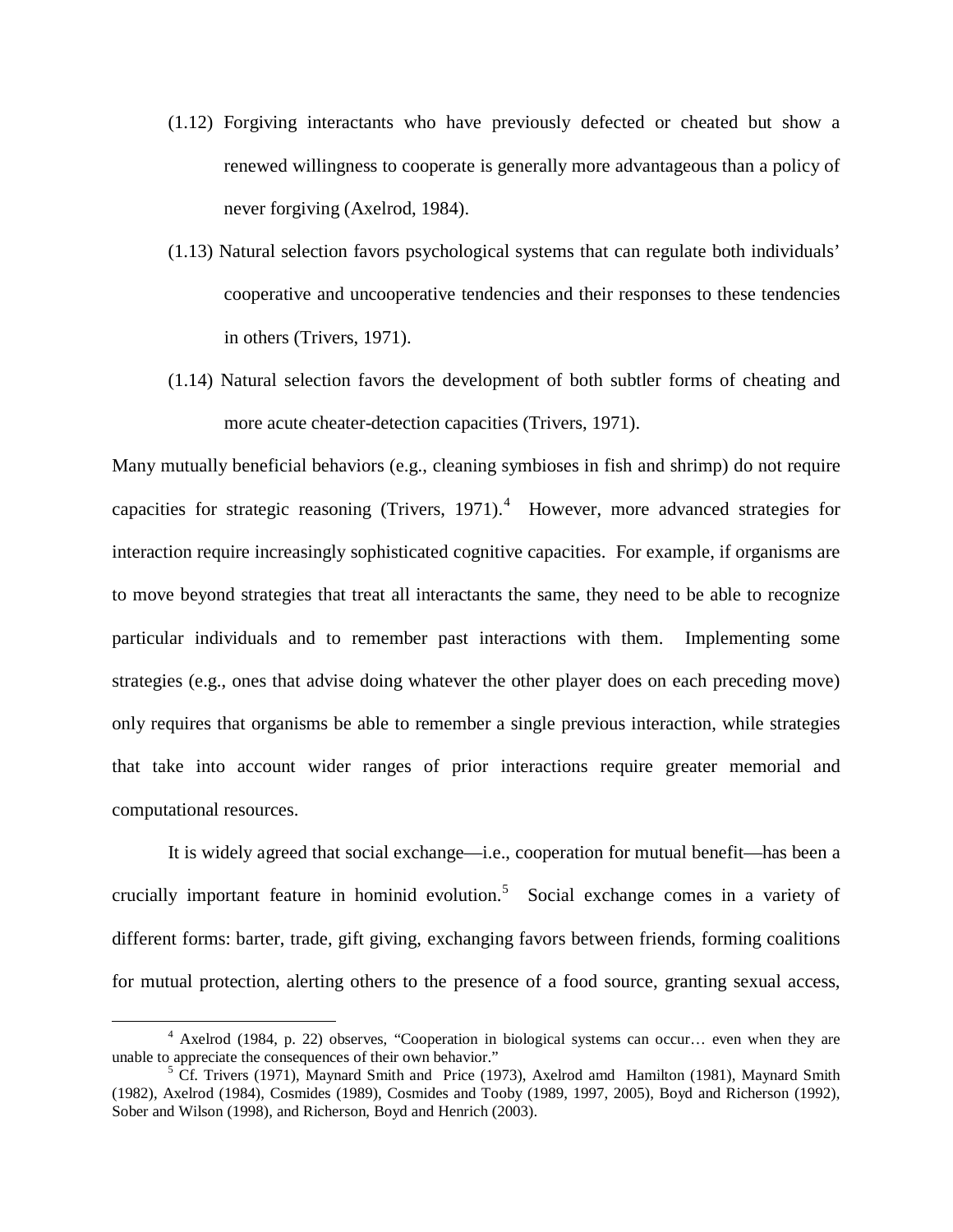reciprocal grooming, and sharing information. In any situation of social exchange where repayment for benefits obtained is delayed, there will be opportunities for free-riding or cheating—i.e., for individuals to take benefits without reciprocating or otherwise fulfilling their end of the deal. Leda Cosmides, H. Clark Barrett and John Tooby (2010, p. 9008) write:

Using evolutionary game theory, it has been shown that adaptations for social exchange can be favored and stably maintained by natural selection, but *only if they include design features that enable them to detect cheaters*, and cause them to channel future exchanges to reciprocators and away from cheaters.<sup>[7](#page-8-1)</sup>

Indiscriminate cooperation under conditions that allow cheating is an unstable strategy that will be selected against in all biologically plausible conditions. It is widely agreed that hominids experienced significant selection pressure toward developing minds that could detect cheaters. Cosmides (1989, p. 196) writes, "An individual who engaged in exchange, but who lacked the ability to detect cheaters, would experience fitness costs with no compensating benefits, and would be selected out."

Most successful strategies advise punishing individuals who fail to cooperate. However, cognitively sophisticated agents who are capable of drawing distinctions between different kinds of failures to cooperate can gain an advantage over those who cannot draw such distinctions. Barrett (1999, p. 3) writes:

[I]t would be unfortunate to lose an exchange partner who failed to reciprocate because it was beyond his control (e.g. due to illness, bad luck in hunting, etc.), but who was operating in good faith and would reciprocate if possible. For this reason, we expect

<span id="page-8-0"></span> <sup>6</sup> Social exchange has been found in only a handful of species, including humans, chimpanzees, baboons, lions, and vampire bats, and the cognitive mechanisms underwriting the capacity for exchange develop in humans by ages 3-4 and appear crossculturally (Cosmides and Tooby, 2005, p. 1295).<br><sup>7</sup> Cosmides and Tooby (1989, pp. 56-57) write, "A cooperative strategy can invade a population of

<span id="page-8-1"></span>noncooperators if, and only if, it cooperates with other cooperators and excludes (or retaliates against) cheaters."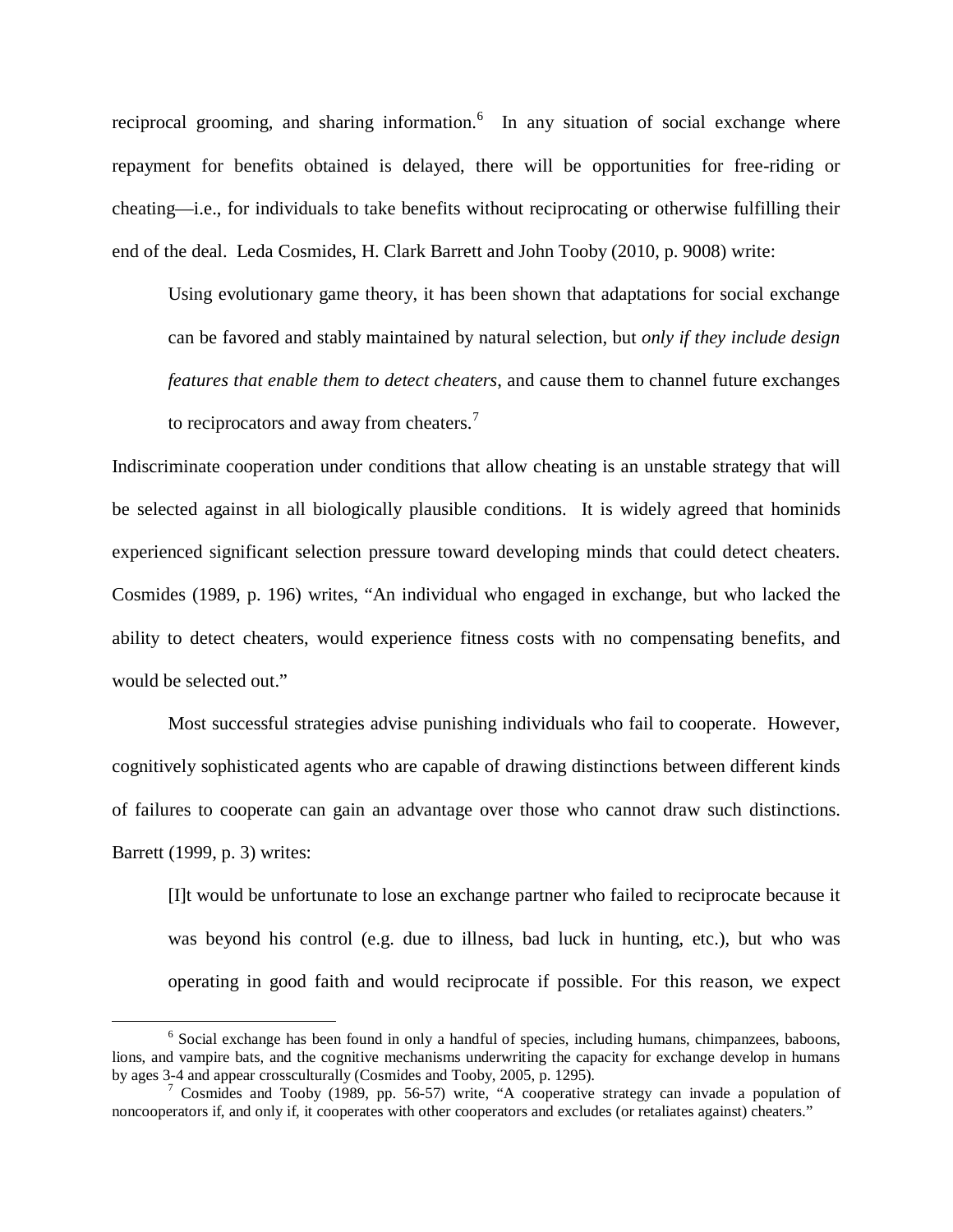mechanisms for cheater detection to be sensitive to more than just the fact that a benefit was taken and a cost not paid.

Thus, a strategy that denies future cooperation to agents who are blameworthy for prior failures of cooperation but remains open to cooperation with agents whose failures are due to factors beyond their control will outperform simpler strategies that refuse cooperation to all who have failed to cooperate. This more complex strategy, of course, requires agents to be able to make distinctions of blame and to reason about various psychological factors that determine blame.

Cosmides, Barrett and Tooby (2010, p. 9009) note that both intentional and accidental violations of social contracts involve one party receiving a benefit without paying for it, even though an intentional cheater represents a greater menace than an accidental one. Cheater detection systems, then, need to do more than simply detect compliance or noncompliance with a social contract—i.e., who receives which benefit and pays which cost. They need to make determinations of *mens rea*. That is, they need to determine whether acts of noncompliance are caused or underwritten by a guilty mind. Cosmides, Barrett and Tooby (2010, p. 9008) thus define a cheater not only as an agent who takes the benefit offered in a social exchange and fails to meet the provider's requirement (i.e., fails to pay for the benefit) but also as one who does so intentionally rather than by mistake or accident. Thinking about cheating, therefore, requires modeling the cost/benefit structure of a social exchange from more than one perspective (Cosmides and Tooby, 19[8](#page-9-0)9, p. 85; Cosmides and Tooby, 2005, p. 1297).<sup>8</sup> Gerd Gigerenzer and Klaus Hug (1992, p. 132) write, "The notion of cheating implies that (at least) two *parties* with two different *perspectives* exist. Being cheated is relative to the perspective of one party."

<span id="page-9-0"></span> <sup>8</sup> Cosmides and Tooby (2005, p. 1297) write, "The definition of cheating is also perspective dependent, because the item or action that one party views as a benefit is viewed as a requirement by the other party. The system needs to be able to compute a cost-benefit representation from the perspective of each participant, and define cheating with respect to that perspective-relative representation."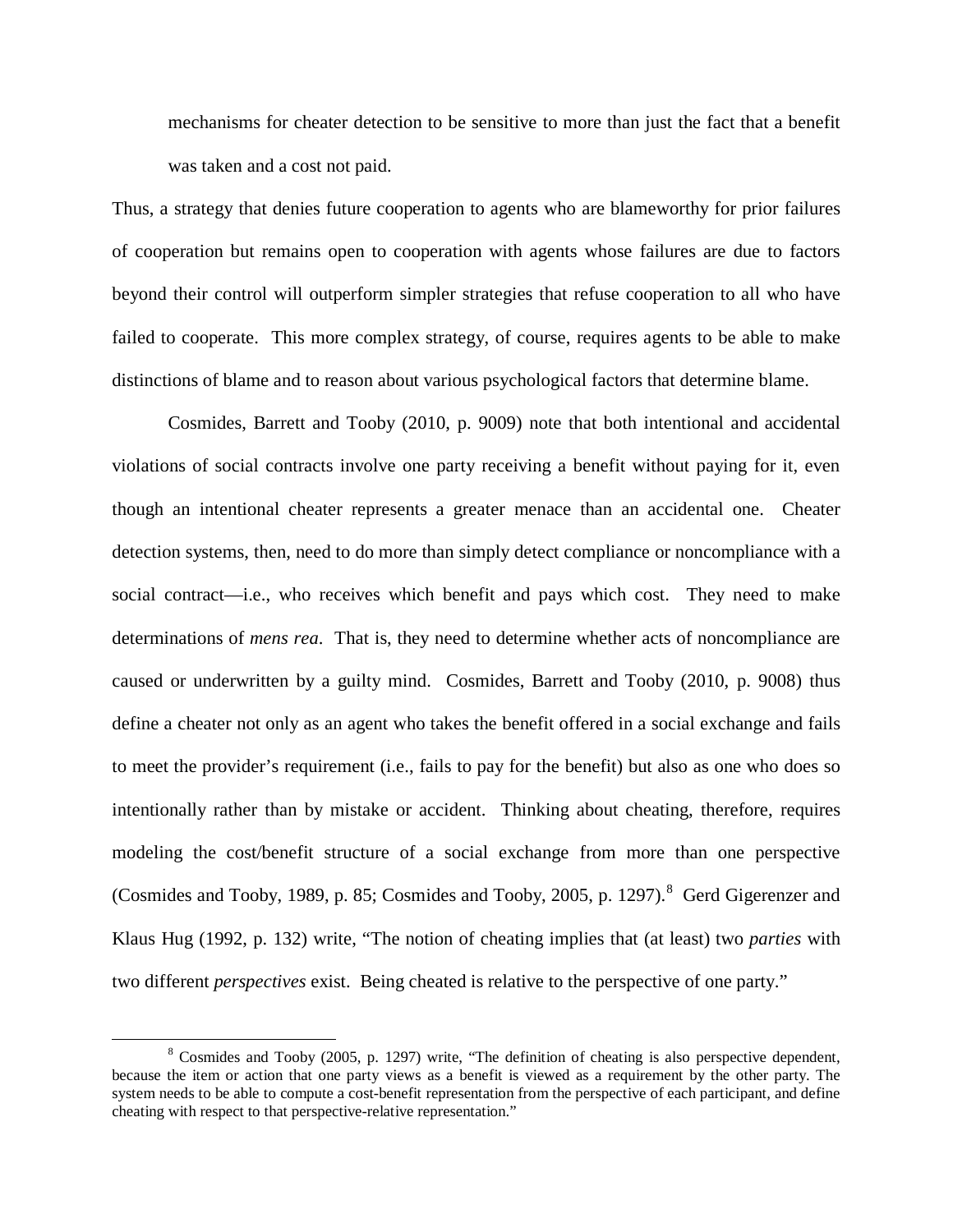Gigerenzer and Hug (1992), Cosmides and Tooby (1997), Fiddick (1998), Barrett (1999), and Cosmides, Barrett and Tooby (2010) all report experimental results in which the activation of cheater-detection algorithms crucially depend upon subjects being cued into the perspective of the party that can be cheated. Cosmides and Tooby (1997) and Fiddick (1998) found that when subjects were cued to take the perspective of looking for intentional cheaters, they were much better at identifying the "benefit taken" and "cost not paid" cards on a Wason selection task than when they were cued to the perspective of looking for "innocent mistakes" or unintentional violations of a social contract rule. Barrett (1999) found that an important factor in the activation of cheater detection was the extent to which subjects believed that potential cheaters had knowledge about possible ways to cheat. Full blown cheating, then, seems to require knowing what one is doing, and thus grasping something like the concept of knowledge appears necessary for forming the concept of a cheater (Malle and Knobe, 1997; Cosmides, Barrett and Tooby, 2010).

According to Klemens Kappel (2010), the heart of any Craigian 'practical explication' of knowledge consists in the advancement of the following two kinds of claims:

(2.1) Given a set of facts *F* [e.g., "about our physical environment, our biological set-up, our social organization"], and a set of aims or interests *I*, we have a certain need *N*.

(2.2) The concept of knowledge is what actually fulfils the need *N*. [9](#page-10-0)

The central thesis of this paper is that, in addition to whatever need we may have for being able to flag approved sources of information, we also have the following need and the concept of knowledge plays an important role in fulfilling it:

<span id="page-10-0"></span> <sup>9</sup> In claiming that these two claims constitute the heart of a practical explication of knowledge, Kappel is in effect claiming that hypothetical genealogical stories are unnecessary.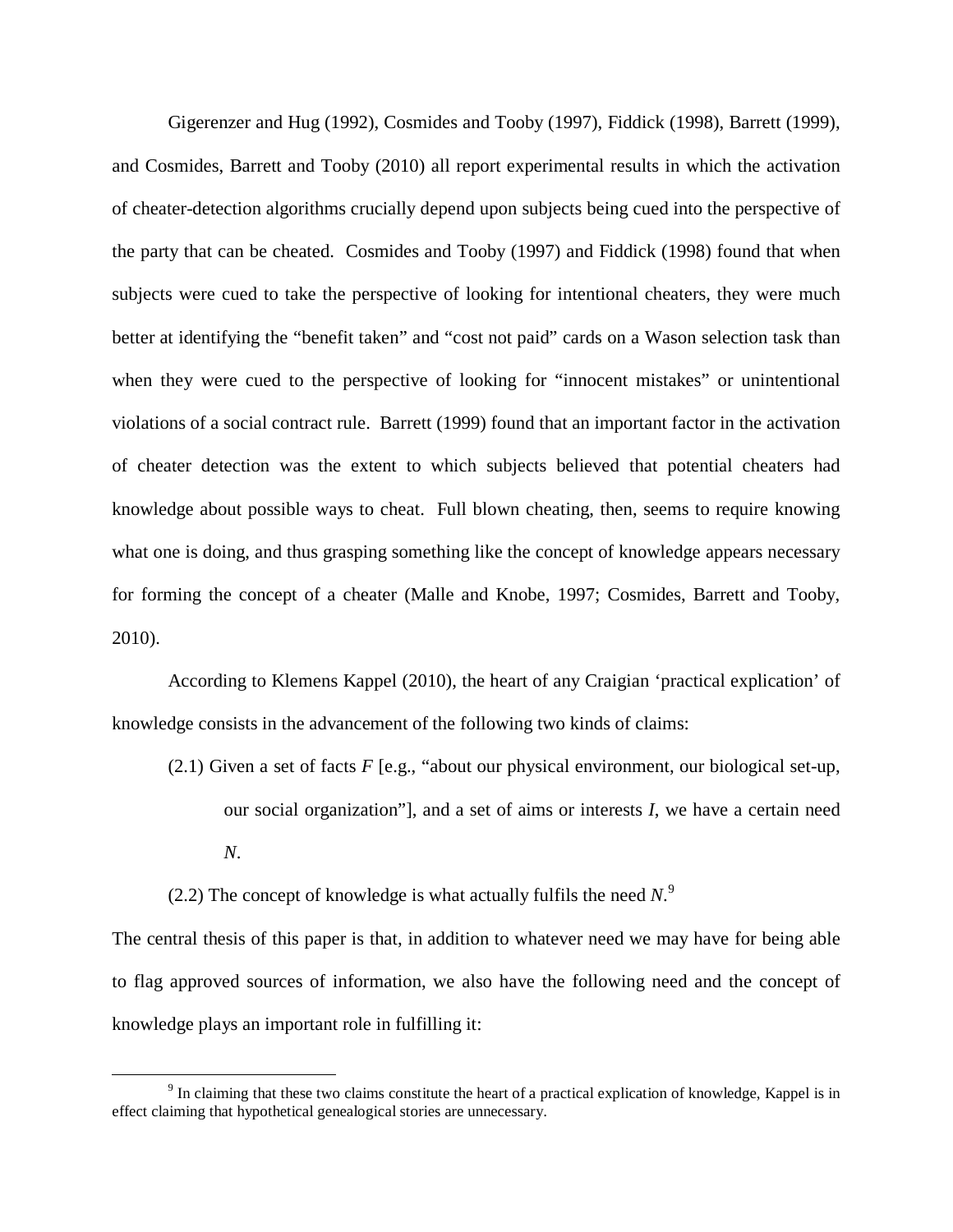(2.3) Given the importance of social exchange to human survival and flourishing and our interest in developing effective strategies for cooperative interaction, we have a need to distinguish those who are (and are not) most blameworthy for uncooperative behaviors.

My claim is that part of the point of having a concept of knowledge is that it enables us to fulfill this need by contributing to an understanding of what a cheater is.

I follow Kappel (2010, pp. 79-80) in understanding the nature of the relevant conceptual need in the following way:

The word 'need' should not be understood in the strong sense according to which *S* has a need for *X* in order to do *F* only if *S* cannot do *F* without *X*. In this sense, humans have a need for water, for example, since without water humans die. When I here speak of a conceptual need I have a less dramatic sense of the word 'need' in mind; my suggestion is only that, other things being equal, we are better off if we can meet this conceptual need in some way. We are better off meeting the need, though we might also get along without doing so.

I should also note that my claim is not that knowledge is the only possible human concept that could have satisfied the need in question. Using the example of a practical explication of the point of having cars, Kappel (2010, p. 72) writes:

[T]his explanation is not meant to explain why we have an extensive traffic system based on privately owned vehicles *rather than*, say, a very elaborate system of public transport. Like many other explanations, the practical explication of cars depends on contrast classes. Roughly, saying that we have cars in order to meet a need for transport is meant to explain why we have cars, rather than, say, no means of transport apart from our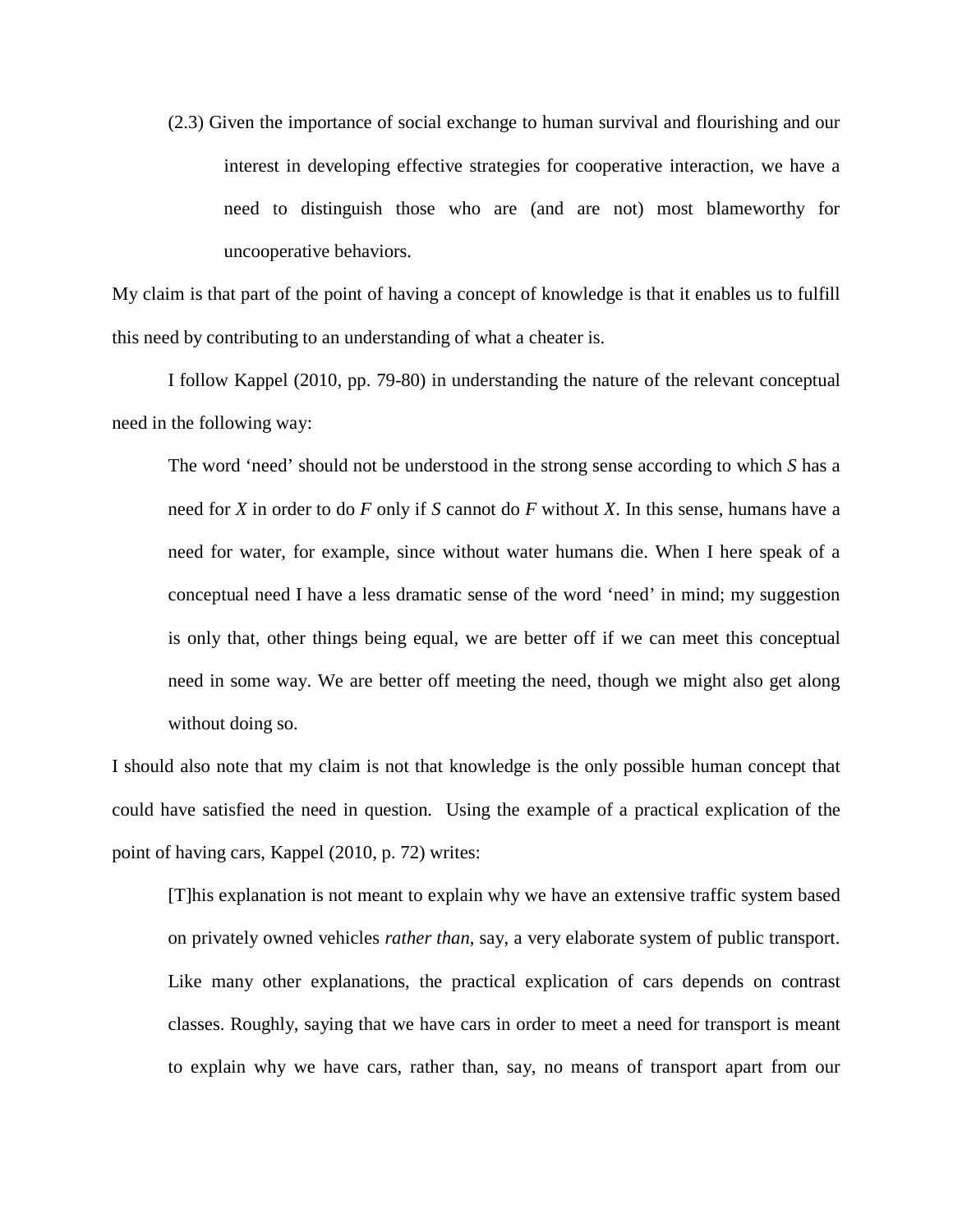natural ability to walk and run. It is not meant to explain why we have cars rather than some other equally efficient system of transport.

Accordingly, while it might be possible for an array of concepts other than knowledge to satisfy the need in (2.3), my claim is that the concept of knowledge has been the one that has actually satisfied it.<sup>[10](#page-12-0)</sup>

Finally, (2.3) should not be interpreted as implying that every deployment of the concept of knowledge is concerned in some way with blame. If the concept of knowledge had only one function or fulfilled only one need, then perhaps proper deployment of the concept might require something like this. However, if knowledge fulfills multiple needs, there will likely be circumstances in which its use succeeds in fulfilling one kind of need (e.g., flagging approved sources of information) without failing to fulfill others (e.g., making distinctions of blame or signaling that a particular line of enquiry has been pursued far enough  $11$ .

In contrast to Craig's proposal, which appeals to a merely hypothetical genealogy and for which little empirical evidence is available, I contend that the current proposal, which is rooted in evolutionary game theory, rests on a more solid empirical footing. In the sections that follow I elaborate the foregoing hypothesis by exhibiting some important conceptual connections that exist between attributions of knowledge and attributions of blame (section 2) and surveying recent experimental findings that reveal a robust tendency to overattribute knowledge to blameworthy agents (section 3).

<span id="page-12-1"></span><span id="page-12-0"></span><sup>&</sup>lt;sup>10</sup> Thanks to Jessica Brown for bringing this point to my attention.<sup>11</sup> Cf. Kappel (2010).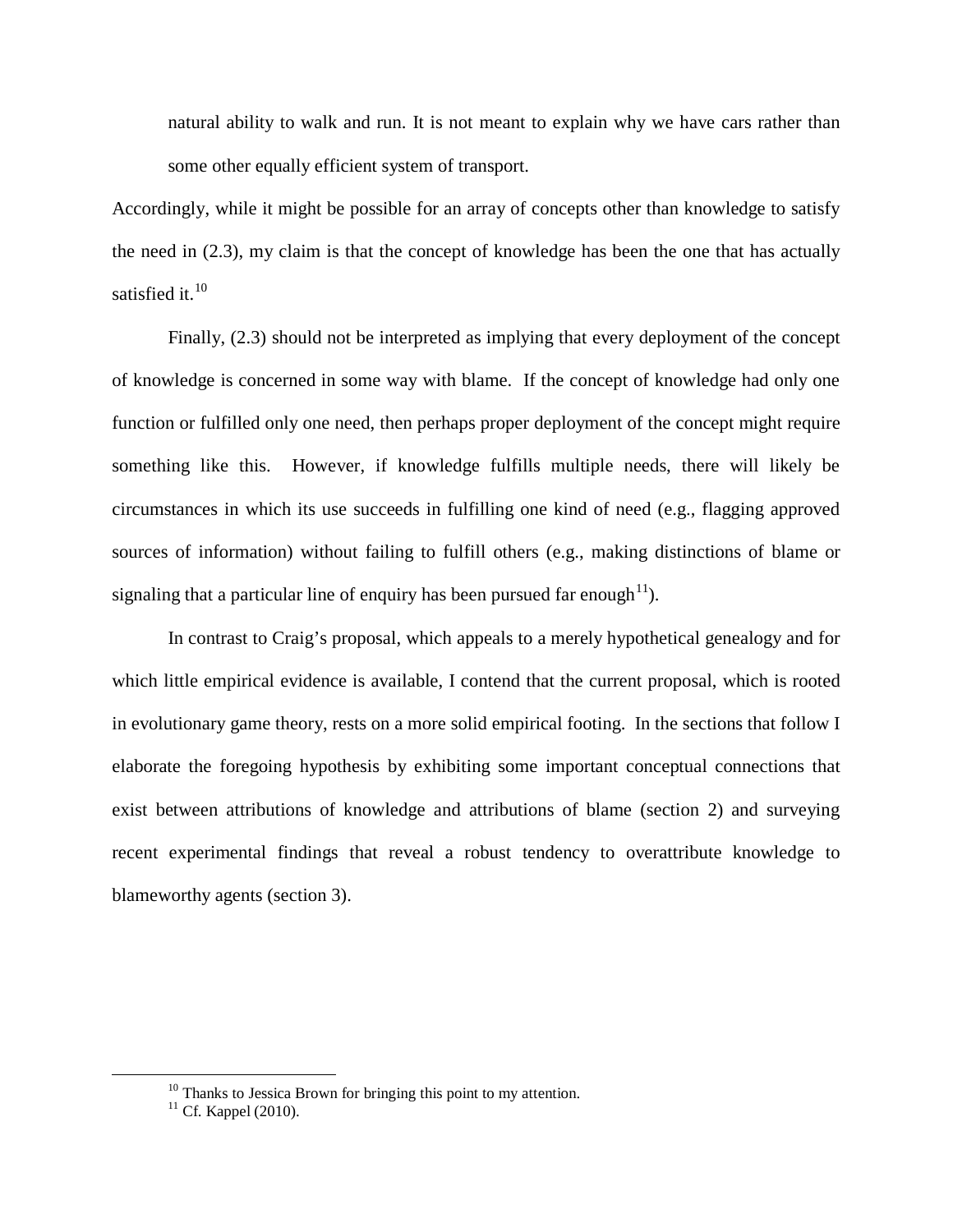## **2. Knowledge and Blame: Conceptual Connections**

To appreciate the role that knowledge plays in determining the degree of blame an agent should receive for bringing about a harm. let '*W*' denote a warrant-giving ground of belief—i.e., a ground that suffices to make any true belief count as knowledge. And let '*J*' denote a ground of belief that confers positive epistemic status upon a belief but nevertheless fails to make the belief, if true, count as knowledge. Now consider the following possible psychological states of an agent, *S*, whose action, *A*, has resulted in a harm, *H*:

- (3.1) *S* did not know that *A* would result in *H* because (i) *S* did not believe *A* would result in *H* and (ii) *S* possessed no *J* or *W* for believing *A* would result in *H*.
- (3.2) *S* did not know that *A* would result in *H* because (i) *S* did not believe *A* would result in *H*, although (ii) *S* possessed some *J* (but no *W*) for believing *A* would result in *H*.
- (3.3) *S* did not know that *A* would result in *H* because (i) *S* did not believe *A* would result in *H*, although (ii) *S* possessed some *W* for believing *A* would result in *H*.
- (3.4) *S* did not know that *A* would result in *H* because, although (i) *S* believed *A* would result in *H*, (ii) *S* possessed no *J* or *W* for believing *A* would result in *H*.
- (3.5) *S* did not know that *A* would result in *H* because, although (i) *S* believed *A* would result in *H*, (ii) *S* possessed some *J* (but no *W*) for believing *A* would result in *H*.

(3.6) *S* knew that *A* would result in *H*.

Surely it is the case that, other things being equal, the psychological state described in (3.6) is the most blameworthy one for *S* to be in and  $(3.1)$  the least blameworthy, with the others falling somewhere in between, roughly in the order in which they are presented.<sup>[12](#page-13-0)</sup> The most

<span id="page-13-0"></span><sup>&</sup>lt;sup>12</sup> Although it seems clear to me that *S* would deserve more blame in (3.6) than in (3.5), a case might be made that if the only difference is that *S* is in a Gettier-style situation in (3.5) but not in (3.6), *S* should be equally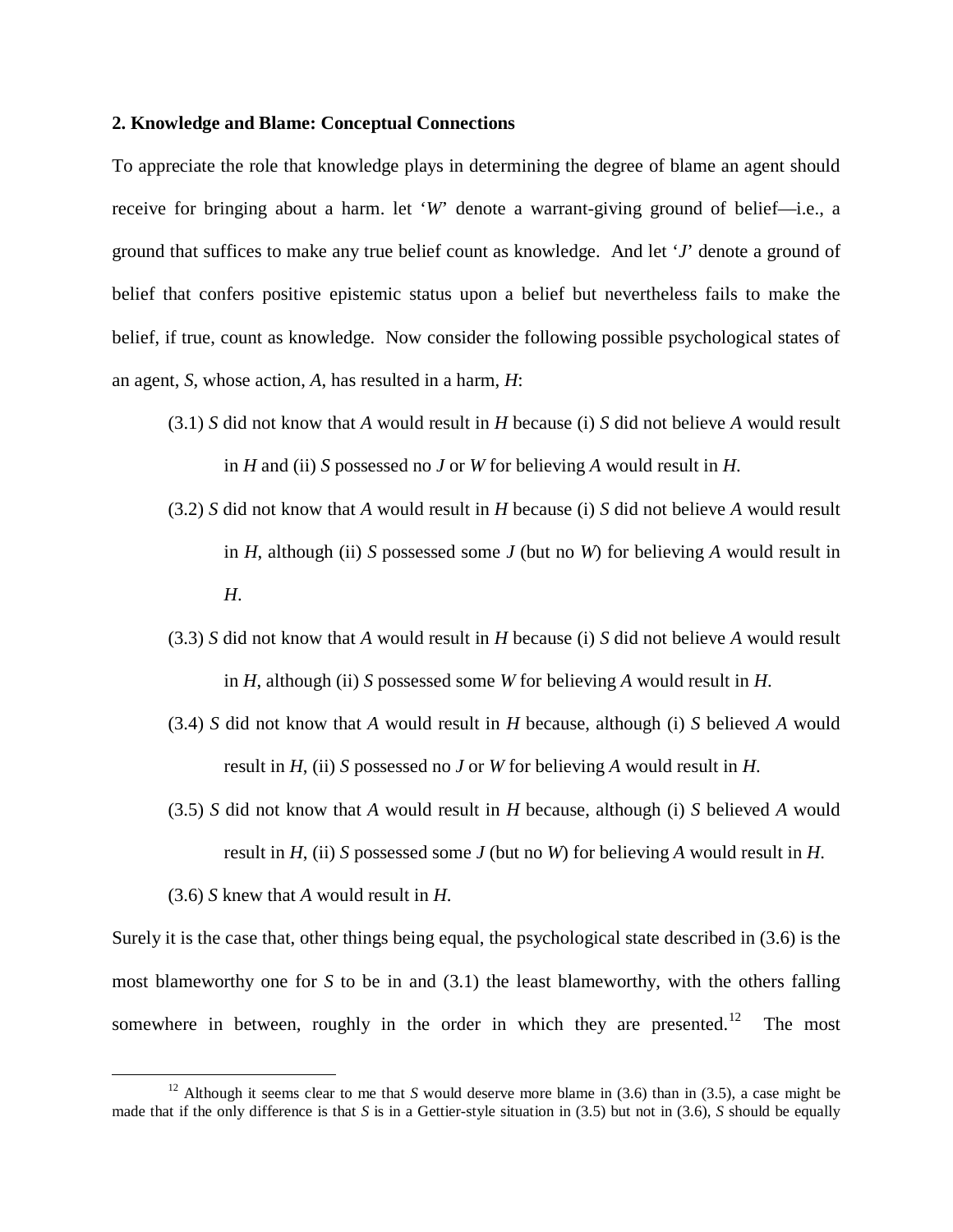blameworthy wrongdoers are those who 'know full well' that they are doing wrong, yet choose to do it anyway. In American English 'knowing full well' is invariably used to express the highest degree of blame possible for a given action. In attributing the possession of complete knowledge—not mere belief, merely true belief or merely justified belief—it suggests that the agents had no epistemic excuse for doing what they did. In making distinctions of blame, it is important to discriminate between those who have informational access to certain facts and those who do not—and to the quality or kind of informational access they have and the deliberative use they make of that information.

In a similar fashion, knowledge also plays a role in determining the degree of blame an agent should receive for violating a social norm, *N*. Consider:

- (4.1) *S* did not know that *A* would violate *N* because (i) *S* did not believe *A* would violate *N* and (ii) *S* possessed no *J* or *W* for believing *A* would violate *N*.
- (4.2) *S* did not know that *A* would violate *N* because (i) *S* did not believe *A* would violate *N*, although (ii) *S* possessed some *J* (but no *W*) for believing *A* would violate *N*.
- (4.3) *S* did not know that *A* would violate *N* because (i) *S* did not believe *A* would violate *N*, although (ii) *S* possessed some *W* for believing *A* would violate *N*.
- (4.4) *S* did not know that *A* would violate *N* because, although (i) *S* believed *A* would violate *N*, (ii) *S* possessed no *J* or *W* for believing *A* would violate *N*.
- (4.5) *S* did not know that *A* would violate *N* because, although (i) *S* believed *A* would violate *N*, (ii) *S* possessed some *J* (but no *W*) for believing *A* would violate *N*.

(4.6) *S* knew that *A* would violate *N*.

deserving of blame in both cases. I won't take the time to contest this suggestion, since nothing essential to my case depends upon it, but cf. the discussion below on the fact that the concept of knowledge is the easiest epistemic concept for folk attributors to deploy. Thanks to Jessica Brown and Mikkel Gerken for bringing this point to my attention.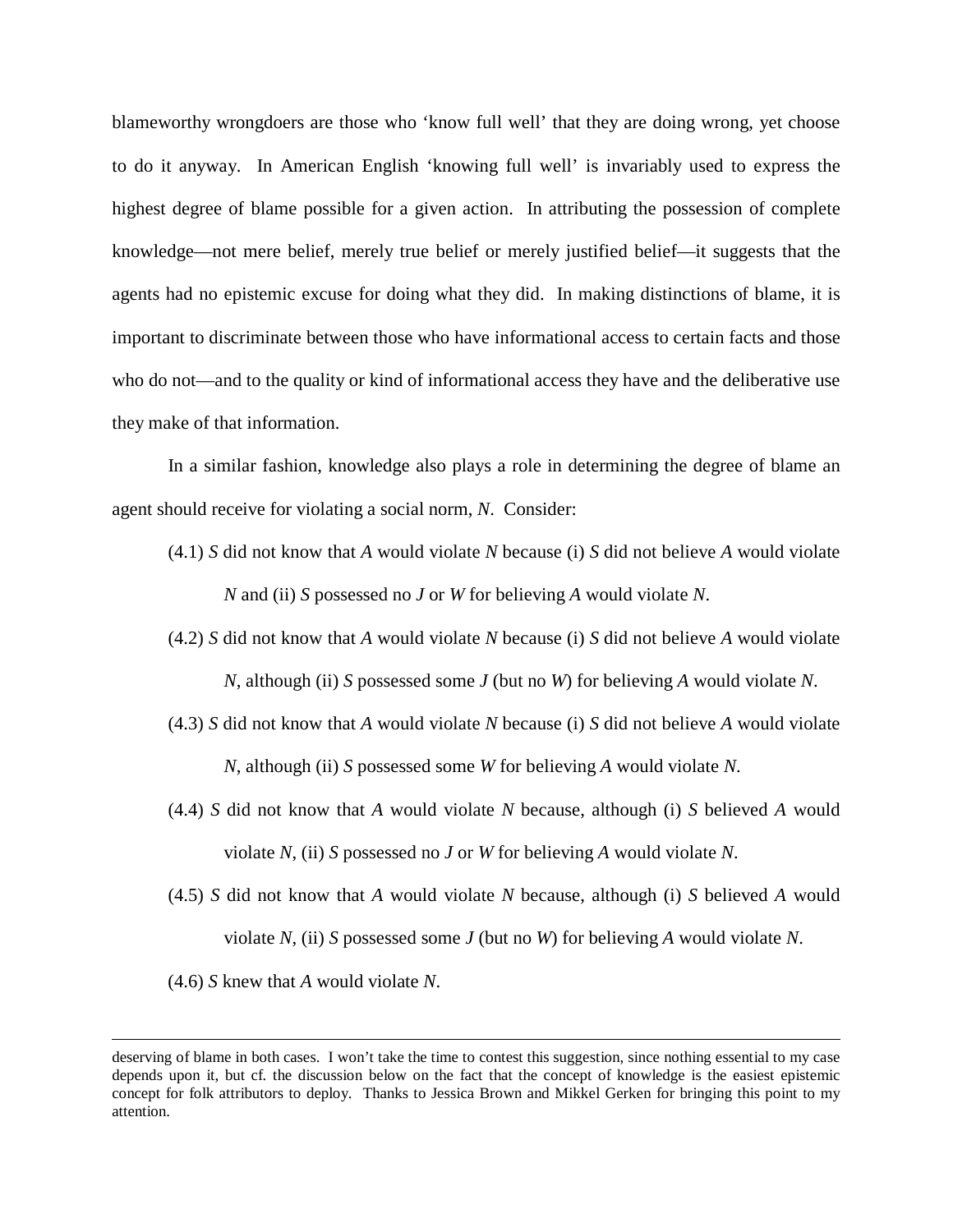As in (3.1) through (3.6), the worst kind of norm violator is represented in (4.6), with the others being ordered roughly in terms of increasing levels of blame. Norm violators who knowingly and intentionally violate norms are subject to greater blame than those who unwittingly do so.

Although the philosophical literature on the knowledge norm of assertion has focused upon the kinds of assertion one would be least blameworthy in making, consider the following illicit assertions—i.e., cases in which *S* asserts that *p* but one of the following is true:

(5.1) *S* did not believe that *p*, and *p* was true.

- (5.2) *S* did not believe that  $p$ , and  $p$  was false.
- (5.3) *S* believed that not-*p*, *p* was true, and *S* possessed no *J* or *W* for believing that not-*p*.
- (5.4) *S* believed that not-*p*, *p* was false, and *S* possessed no *J* or *W* for believing that not*p*.
- (5.5) *S* believed that not-*p*, *p* was true, and *S* possessed some *J* (but no *W*) for believing that not-*p*.
- (5.6) *S* believed that not-*p*, *p* was false, and *S* possessed some *J* (but no *W*) for believing that not-*p*.
- (5.7) *S* knew that *p* was false.

It seems that, other things being equal, *S* violates more norms, violates them more seriously, and hence is deserving of more blame if  $(5.7)$  is true than if any of the other descriptions are true. The violations grow more severe as *S*'s epistemic position with respect to not-*p* grows stronger. Regardless of whether knowledge is capable of distinguishing the most blameless kind of assertion, it does seem capable of distinguishing (one of) the most blameworthy kind(s).<sup>[13](#page-15-0)</sup>

<span id="page-15-0"></span><sup>&</sup>lt;sup>13</sup> Although I will not take time to argue the point here, I take the connection between knowledge and blameworthiness to be more fundamental than whatever connection (if any) exists between knowledge and completely blameless assertions, actions and instances of practical reasoning. Craig (1990, p. 49) presages discussion of the knowledge norm of assertion with the following analogy of what it is like to have relied upon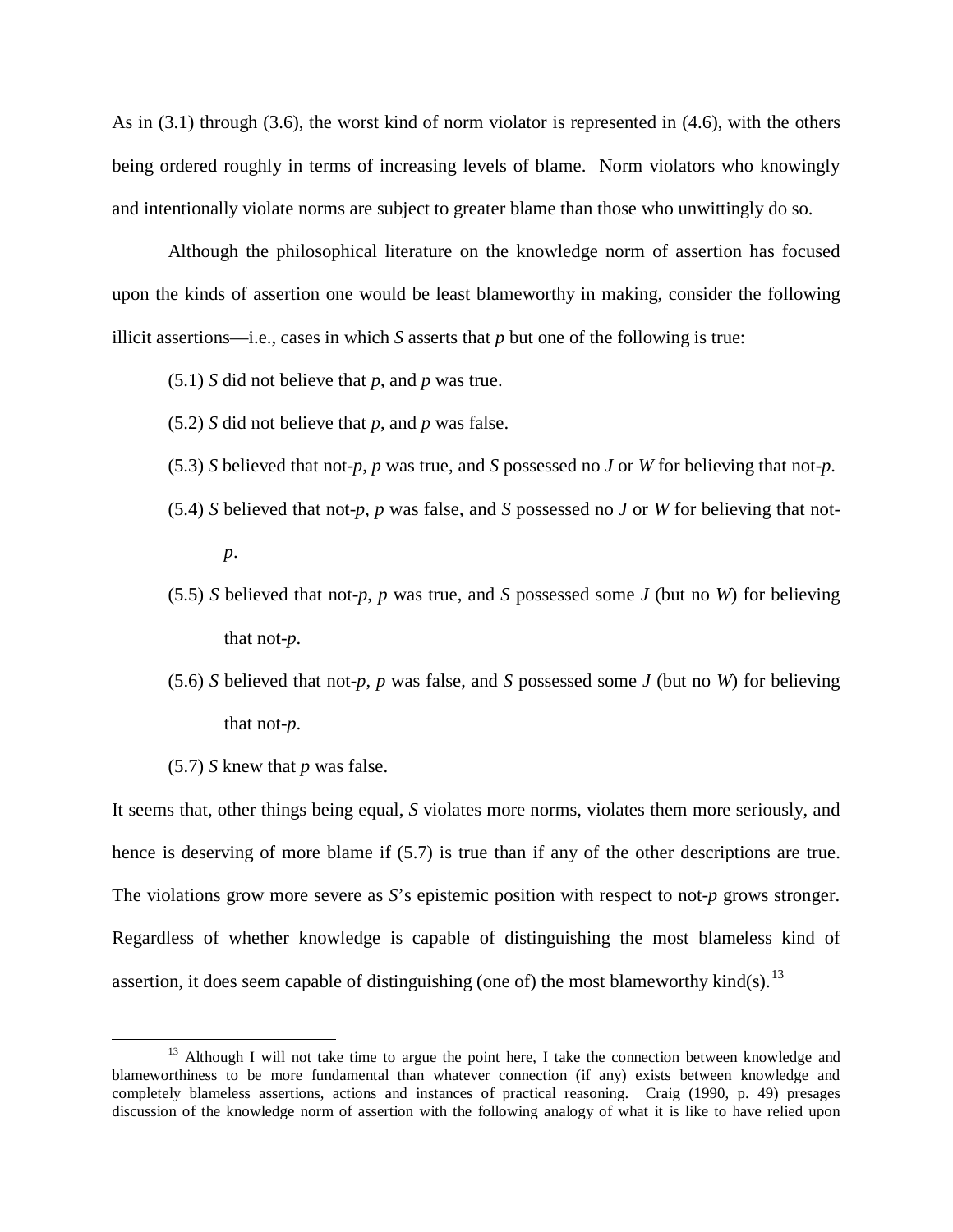In each of the above lists—i.e.,  $(3.1)$  through  $(3.6)$ ,  $(4.1)$  through  $(4.6)$  and  $(5.1)$  through (5.7)—the clearest and easiest to grasp distinction is that between agents who have knowledge about key features of their actions and those who do not. Although epistemologists and others whose work requires them to think carefully about knowledge and evidence (e.g., scientists, trial lawyers and judges) may be able to draw a variety of subtle distinctions between an array of distinct epistemic statuses, we can expect folk epistemic assessments to be framed in terms of common, accessible concepts such as knowledge. $14$  Thus, a variety of agents can be expected to appreciate the following ways in which knowledge can affect the degree of blame an agent deserves:

- (6.1) Other things being equal, if *S*'s action results in a harm, *S* is more deserving of blame if *S* knows the action will result in the harm than if *S* does not.
- (6.2) Other things being equal, if *S*'s action violates a social norm, *S* is more deserving of

blame if *S* knows the action will violate the norm than if *S* does not.

(6.3) Other things being equal, if *S* asserts that *p*, *S* is more deserving of blame if *S* knew that *p* was false than if *S* did not.

 $\overline{a}$ 

someone's assertion, only to discover that the asserter's belief was accidentally true: "It produces that retrospective feeling of having run a risk, of having done something that one would not have done had one just been a little better informed at the time, rather like finding that the person who has just driven you 50 miles down a busy motorway without incident hasn't passed the driving test." The idea that nothing short of non-accidentally true belief can fully warrant testimony has been taken up in the idea that knowledge is the constitutive norm of assertion—i.e., that one must assert that *p* only if one knows that *p* (cf. Williamson, 1996). Many defenders of the knowledge norm of assertion contend that it may simply be a special case of a more general norm concerning knowledge and action. Stanley (2005, p. 9), for example, maintains "it is immensely plausible to take knowledge to be constitutively connected to action, in the sense that *one should act only on what one knows*," and Hawthorne (2004, p. 30) has argued, "if the question whether  $p$  is practically relevant, it is acceptable to use the premise that  $p$  in one's deliberations if one knows it and (at least in very many cases) unacceptable to use the premise that *p* in one's practical reasoning if one doesn't know it. ." More recently, Hawthorne and Stanley (2008) have defended the following principle concerning knowledge and practical reasoning: "Treat the proposition that  $p$  as a reason for acting only if you know that  $p$ ."

<span id="page-16-0"></span><sup>&</sup>lt;sup>14</sup> As Pinillos (in press) notes, 'knowledge' is not only one of the most commonly used mental state words in the English language, it is also one of the most commonly used mental state words among young children. For further support of these claims, cf. Shatz, Wellman and Silber (1983) and Oxford English Corpus: [http://www.oxforddictionaries.com/page/oecfactslanguage/the-oec-facts-about-the-language.](http://www.oxforddictionaries.com/page/oecfactslanguage/the-oec-facts-about-the-language)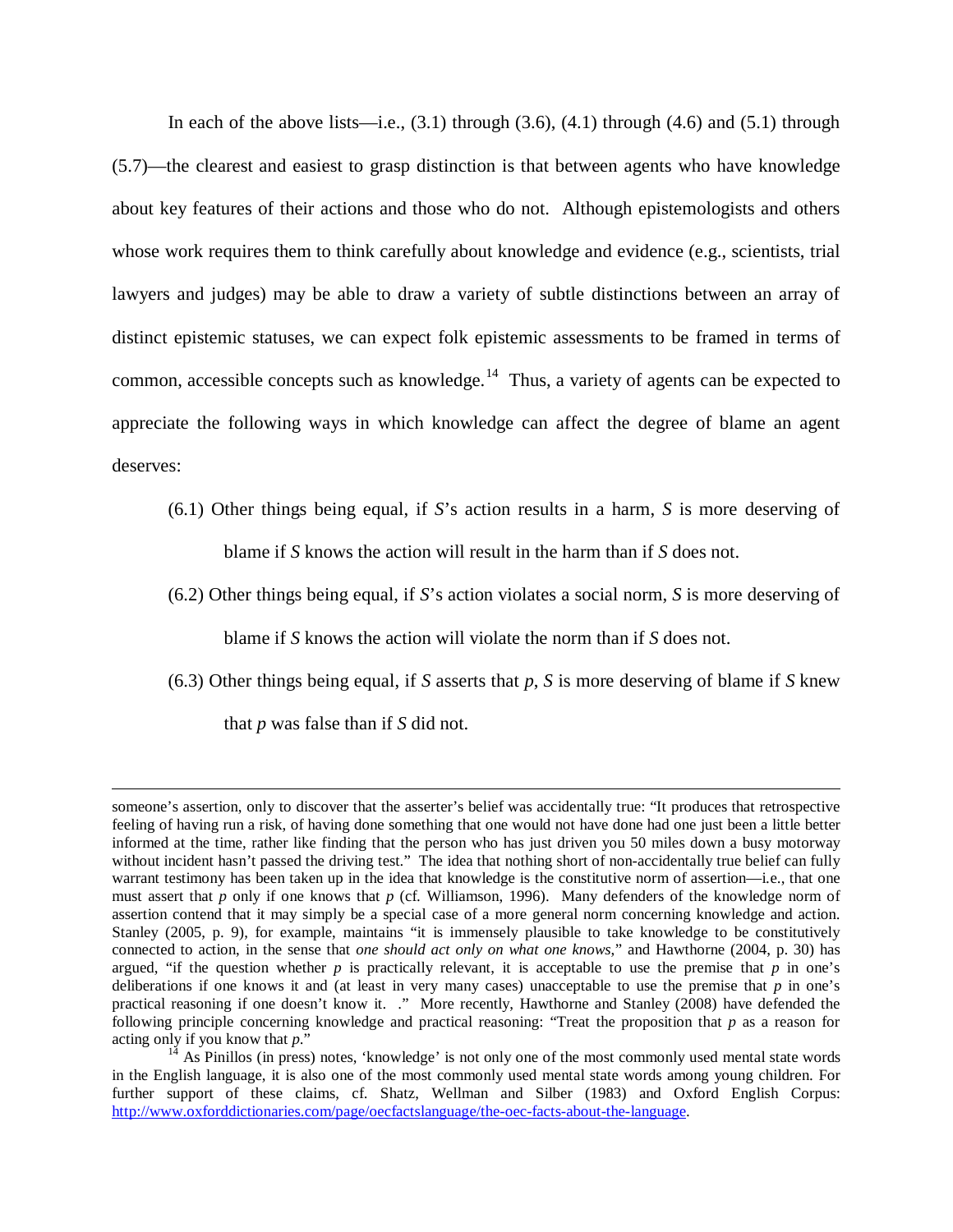Therefore, the concept of knowledge can be seen to play an important role in distinguishing agents who deserve the highest levels of blame from those who do not.

Granted, there are many other folk psychological concepts (e.g., intention, desire, etc.) that are also relevant to assessments of blame, and the same selection pressures that are hypothesized to have favored the development of the concept of knowledge will also likely have favored their development as well. I take this consequence to be a strength of my position, since it would be problematic if an account of the development of the concept of knowledge were unable to interact with accounts of how the rest of our folk psychology developed.<sup>15</sup>

## **3. Overattributing Knowledge to Blameworthy Agents**

Recent investigations in experimental philosophy have found that people are strongly inclined to count as knowledge the beliefs of agents who are blameworthy for actions undertaken in light of those beliefs—even when the epistemic positions of those agents do not seem to warrant such attributions and even when the attributors would not otherwise be inclined to attribute knowledge to them. The hypothesis that part of the reason we have a concept of knowledge is to enable us to distinguish those agents who are most blameworthy for violating our normative expectations provides a ready explanation for these behaviors, whereas the hypothesis that the sole function of the concept of knowledge is to enable us to flag approved sources of information renders these data surprising and perhaps indicative of widespread bias or irrationality.

In contrast to the received view in epistemology that whether a true belief counts as knowledge is independent of whatever actions a believer might undertake in light of her belief, my collaborators and I have recently found that ordinary participants' assessments of actions can have a significant effect on the epistemic assessments they make of an agent's beliefs. For

<span id="page-17-0"></span> $15$  Cf. Morton (2001) for defense of a similar view.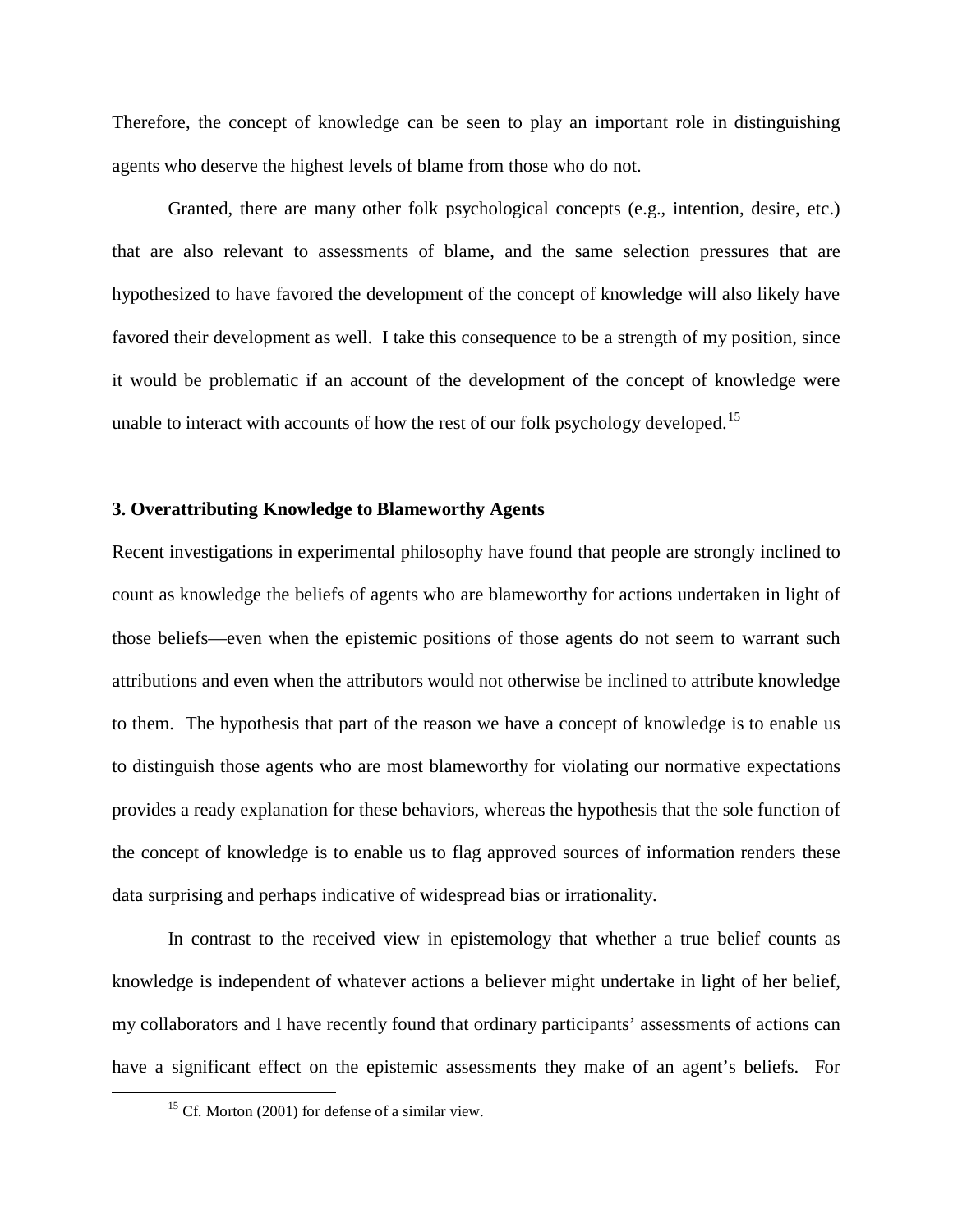example, Beebe and Buckwalter (2010) and Beebe and Jensen (in press) discovered that experimental participants are more likely to say that an agent knew that her action would bring about a certain side-effect if the side-effect is bad than if it is good.<sup>[16](#page-18-0)</sup> Beebe and Buckwalter reported on a between-subjects experiment in which participants were given either the help or the harm version of the following vignette:

The vice-president of a company went to the chairman of the board and said, "We are thinking of starting a new program. We are sure that it will help us increase profits, and it will also *help/harm* the environment." The chairman of the board answered, "I don't care at all about *helping/harming* the environment. I just want to make as much profit as I can. Let's start the new program." They started the new program. Sure enough, the environment was *helped/harmed*.

Participants were asked to indicate their response to the question "Did the chairman know that the new program would *help/harm* the environment?" on a seven-point Likert scale, ranging from -3 (labeled as 'the chairman didn't know') to 3 (labeled as 'the chairman knew'). Almost twice as many participants chose the strongest possible affirmation of the chairman's knowledge (viz., response '3') in the harm case (67.5%) as in the help case (35.5%), and the percentage of participants who chose responses 1, 2 or 3 in the harm case (90%) was significantly greater than the number of participants who chose 1, 2 or 3 in the help case  $(61\%)$ .<sup>[17](#page-18-1)</sup>

Beebe and Jensen (in press) found the same pattern of results in cases that do not involve environmental harm or the violation of ethical norms. For example, participants who read about a movie studio executive who was thinking about implementing a new policy that would increase profits but would make the studio's movies worse from an artistic perspective tended to strongly

<span id="page-18-1"></span><span id="page-18-0"></span> $16$  Each of the studies below builds upon Knobe's (2003a) pioneering work in experimental philosophy on folk attributions of intentionality. Similar results have been found for attributions of desire, belief, being in favor of, and deciding (cf. Alfano, Beebe and Robinson, in press).

 $17$  Beebe and Buckwalter call this asymmetric pattern of responses 'the epistemic side-effect effect.'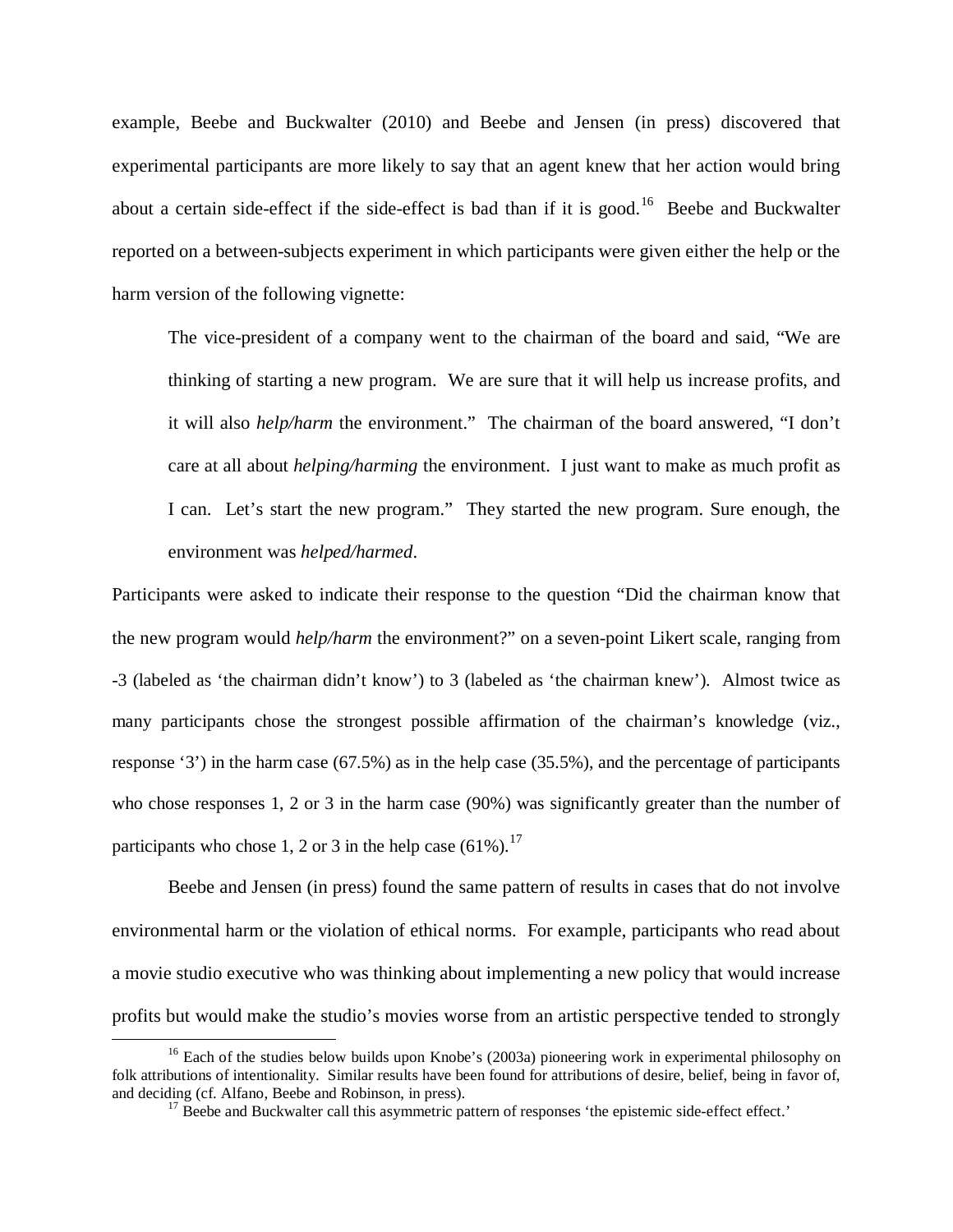agree with the statement "The CEO knew that the new policy would make the movies worse from an artistic standpoint." However, participants were significantly less inclined to think that an otherwise identical movie studio executive knew that his new policy would make movies that were better.<sup>[18](#page-19-0)</sup> Beebe and Jensen also found that participants were inclined to say that the head of a computer corporation knew that her corporate restructuring plan would decrease sales in New Jersey for the following quarter, while participants in a parallel condition did not think that she knew that her plan would increase sales in New Jersey.<sup>[19](#page-19-1)</sup>

In each of these cases, an agent in a decision-making role receives testimony about the potential side-effect of a certain course of action. In both the help and the harm conditions it seems that the agent possesses epistemically equivalent justification for believing the side-effect will occur, yet there are systematic differences in how participants respond in the two conditions. These differences have led many researchers to suggest that folk psychological judgments may have functions other than yielding value-neutral reports of perceived psychological facts.

When the effects of good and bad side-effects on folk psychological judgments first came to light, Joshua Knobe (2003a, 2003b, 2004a, 2004b) maintained that there was something proper about these judgments being influenced by factors that most other philosophers would regard as irrelevant to the correct application of the target concepts. Knobe argued that when value judgments of various kinds cause folk psychological attributions to go in unexpected directions—directions they would not have gone, were it not for those value judgments—we should not view this process as one of distortion. Instead, he suggested we should broaden our

<span id="page-19-0"></span> $18$  As in the chairman and the environment case, nearly twice as many participants selected the strongest affirmation of the CEO's knowledge (i.e., response '3') in the 'worse' condition  $(48.7%)$  as in the 'better' condition  $(26.1%)$ , and the overall distributions in the two conditions were significantly different from one an

<span id="page-19-1"></span><sup>&</sup>lt;sup>19</sup> Nearly twice as many participants chose response '3' in the harm condition (44.3%) as in the help condition (23.2%), and the overall distributions in the two conditions were significantly different from one another.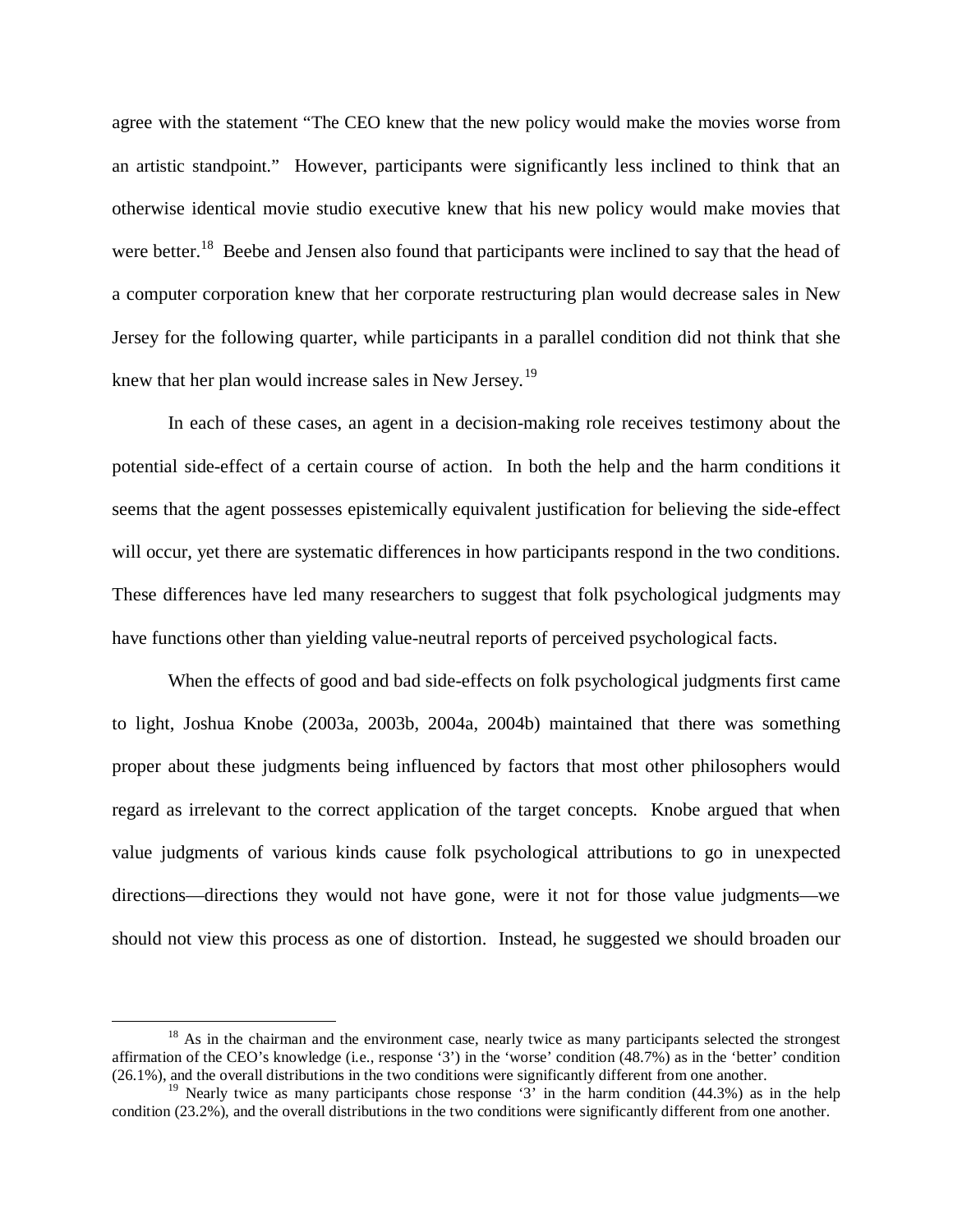conception of the point and purpose of folk psychological judgments. For a time Knobe (2007) seemed to disavow this view, but has more recently reaffirmed his commitment to it:

One approach [to explaining the experimental data] would be to say that the relevant competencies are entirely non-moral but that some additional factor (conversational pragmatics, performance error, etc.) then interferes and allows people's moral judgments to affect their intuitions. Another approach would be to say that moral considerations truly do figure in workings of the competencies themselves. I argue that the data available now favor the second of these approaches over the first. (2010, p. 315)

Knobe (ibid.) sets himself against the first view, which he further characterizes as the view that "people truly are engaged in an effort to pursue something like a scientific investigation, but that they simply aren't doing a very good job of it" because, although "the competencies underlying people's judgments actually are purely scientific in nature,… there are then various additional factors that get in the way of people's ability to apply these competencies correctly."<sup>[20](#page-20-0)</sup>

Translating Knobe's reflections into the terms of the debate surrounding the point of having a concept of knowledge, we might recharacterize the view that "people truly are engaged in an effort to pursue something like a scientific investigation, but that they simply aren't doing a very good job of it" as the view that since the sole point of having a concept of knowledge is to enable us to mark approved sources of information, any use of the concept that does not perform

 $20$  Other statements by Knobe on the same subject include the following:

<span id="page-20-0"></span>To some degree at least, it seems that these results should come as a surprise to those who think of people's concept of intentional action as a tool for predicting, controlling and explaining behavior. After all, it seems that the best way to accomplish these 'scientific' goals would be to ignore all the moral issues and focus entirely on a different sort of question (e.g., on questions about the agent's mental states). How then are we to make sense of the fact that moral considerations sometimes influence people's application of the concept of intentional action? (2006, p. 207)

Law courts commonly assume that judgments of purpose are purely factual judgments to be decided by juries. The same assumption is made in the literature on the child's theory of mind. The side-effect effect suggests, however, that such judgments may sometimes be partly factual and partly moral. To the extent that such judgments are moral, theory of mind is unlike a scientific theory, and its development is not reducible to discovering matters of fact. (Leslie, Knobe and Cohen, 2006, p. 426)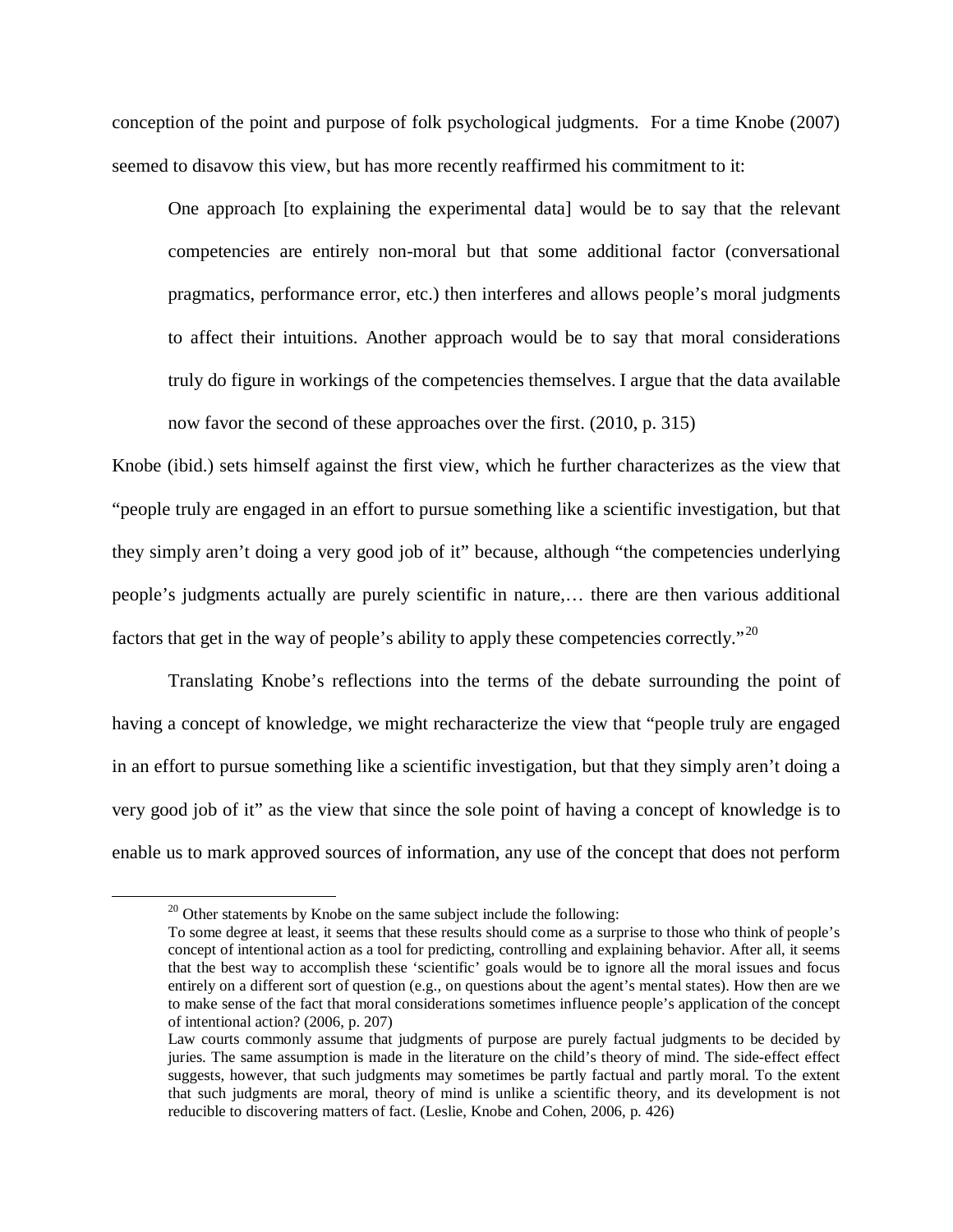this function properly must be in error. The alternative view suggested by Knobe seems quite amenable to my own proposal, which states that since there is a multiplicity of needs the concept of knowledge fulfills, attributions of knowledge to agents who harm the environment, make movies worse or decrease sales in New Jersey (and denials of knowledge to agents who help the environment, make movies better or increase sales in New Jersey) might not constitute errors simply because they are not doing a good job of marking approved sources of information. They may well be doing a perfectly fine job of serving some other purpose instead. (It should be noted that knowledge attributions and denials can perform the hypothesized functions associated with blame attribution without actually being true. The linguistic norms governing established but in some sense alternative uses of folk psychological concepts might be encoded in the pragmatics of language use without figuring in the truth conditions for these statements.)

Further evidence that the folk are inclined to overattribute knowledge to blameworthy agents can be found in the work of several of Knobe's critics. Fred Adams and Annie Steadman (2004a, 2004b, 2007), for example, argue that asymmetric attributions of intentional action in side-effect cases do not indicate anything about the folk's core concept of intentional action. Instead, they suggest that due to pragmatic features of language use, saying 'You did that knowingly' or 'You did that on purpose' is a social way of assigning blame and discouraging actions of which one disapproves. Adams and Steadman hypothesize that people are inclined to call the chairman's action in the harm case above 'intentional' because denying it was performed intentionally would generate the unwanted implicature that he deserved no blame for harming the environment. They also suggest that subjects in the help condition are disinclined to say that the chairman performed his action intentionally because this might generate the unwanted implicature that he deserved praise for helping the environment. Adams and Steadman (2004a)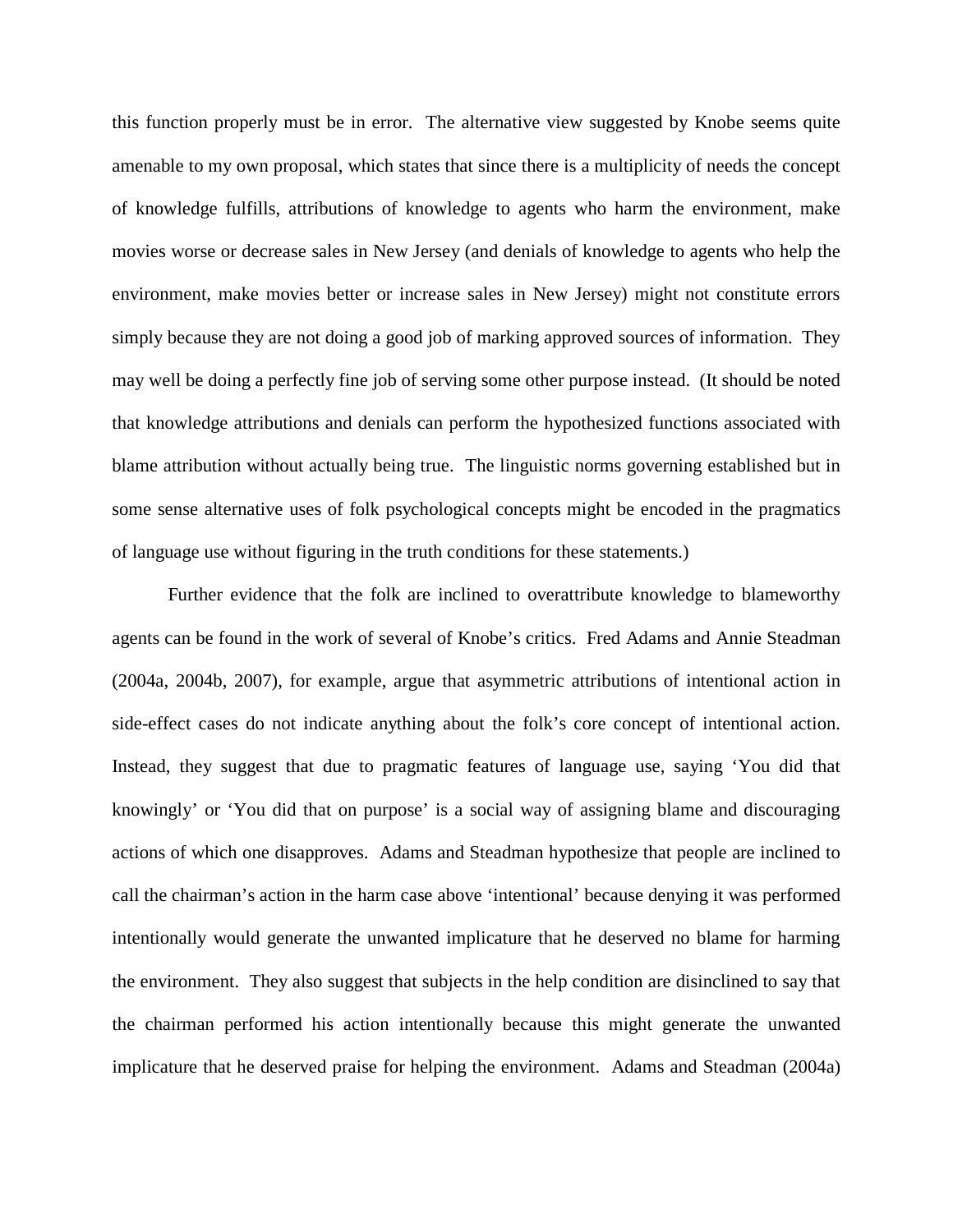also predicted that giving participants the option to say that the chairman 'knowingly' harmed the environment would allow them to express disapproval of his action in the same way that saying he performed it intentionally would and that, since expressing disapproval is something they are likely to be motivated to do, participants would readily select this option. Beebe and Buckwalter (2010) found some confirmation for this prediction in a random selection of general newspaper articles archived on LEXIS-NEXIS, in which 62% of non-duplicate uses of 'knowingly' were associated with (typically criminal) wrongdoing, as in "the suspects knowingly used false Social Security cards" or "the leaders knowingly allowed a travesty."

Further experimental evidence linking attributions of knowledge and blame comes from Shaun Nichols and Joseph Ulatowski (2007), who presented participants with the original chairman and the environment case described above and asked them whether the chairman helped or harmed the environment intentionally. Nichols and Ulatowski then asked participants to explain why they answered the question about intentional action as they did. Typical answers from participants who thought that the chairman intentionally harmed the environment include the following:

(7.1) He knew the consequences of his actions before he began.

(7.2) He knew that implementing the new program would hurt the environment.

(7.3) Because he knew he was going to hurt the environment, but chose to do it anyway.

(7.4) The chairman knew that this program would harm the environment.

Typical answers from participants who said that the chairman did not intentionally help the environment include:

(8.1) He didn't care. It was an unintended consequence.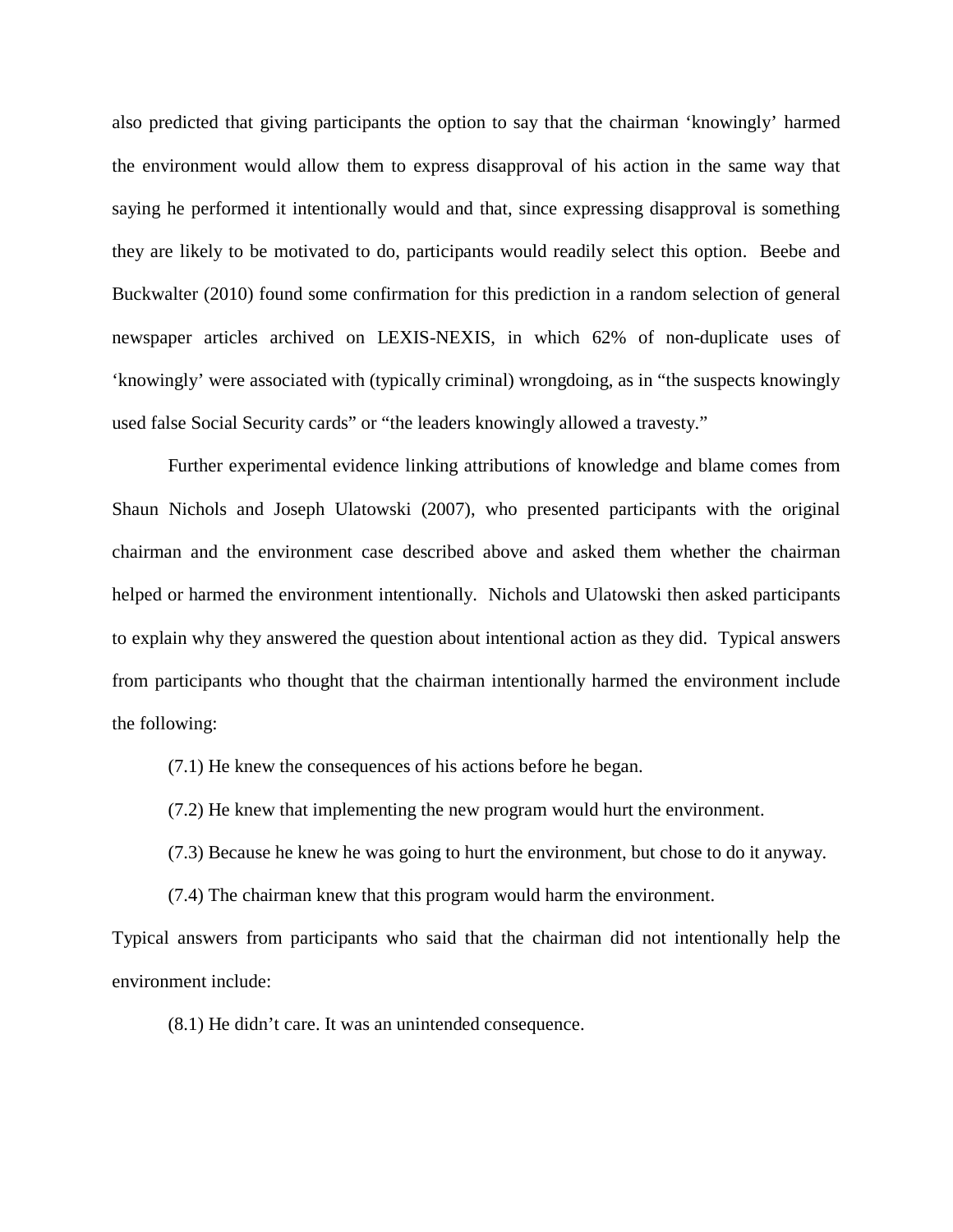- (8.2) Because his intention was to make money whether or not it will help the environment.
- (8.3) He didn't INTEND on helping the environment, he INTENDED on making a profit.
- (8.4) His motive was to get as much money as possible.

Thus, participants who thought that the chairman intentionally did something wrong and was blameworthy for doing so typically explained their answers in terms of the chairman's prior knowledge of the outcome, whereas those who did not think he did something intentionally or was blameworthy did not explain their answers in terms of knowledge.

In another study Thomas Nadelhoffer (2006) found that the blameworthiness of agents affected whether participants thought certain fatal outcomes had been knowingly brought about. In one story a thief who speeds off from a red light while a police officer holds on to the side of his car causes the car to swerve in a zigzag fashion in the hope of shaking the officer off. The thief knows full well that he is placing the officer in grave danger. His attempt to shake off the officer is successful, and the officer dies after being struck by another vehicle. In a second story a civilian speeds off from a red light after a thief brandishes a gun in his window. The thief holds on to the side of the car, and the driver again swerves in a zigzag fashion in the hope of escaping, knowing full well that doing so places the thief in grave danger. The attempt to shake off the thief is successful, and the thief is struck by oncoming traffic and dies. When asked "Did the thief knowingly bring about the officer's death?" 75% of participants who read the first story answered "Yes," while only 51% who read the second story answered "Yes" to "Did the driver knowingly brought about the thief's death?" Because the thief's actions in the first story is more blameworthy than the driver's actions in the second, it is plausible to think that blame is the factor that leads participants to be more inclined to attribute 'knowingly' to the first thief.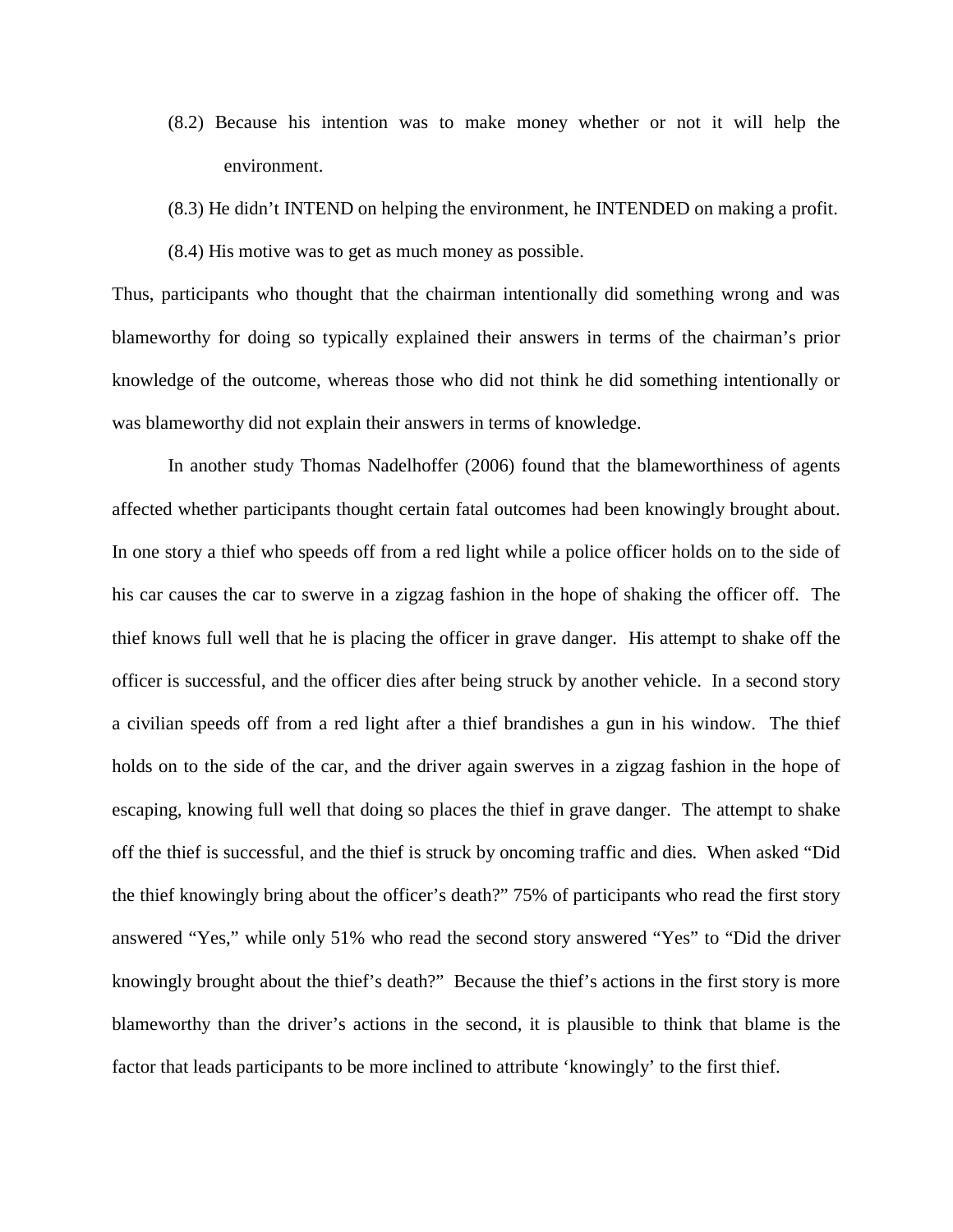Some theorists (e.g., Alicke, 2008) argue that blame attributions have an especially strong tendency to influence other psychological attributions when participants are first told about a bad outcome and then asked to make a judgment about the agent's state of mind prior to performing the action that led to the bad result. Beebe (in press) obtained data supporting this contention by presenting participants with truncated versions of the environment, movies, and New Jersey vignettes described above that did not include information about the outcomes in question. The last two sentences of the original chairman and the environment vignette are "They started the new program. Sure enough, the environment was *helped/harmed*." These sentences and their analogues in the other cases were deleted, so that participants only knew which outcomes were predicted to occur, not whether they actually occurred. In each case the pattern of responses was significantly different from prior cases in which participants knew whether the predicted outcomes actually came to pass. Participants in the "no hindsight information" conditions were not significantly more inclined to attribute foreknowledge to the chairman and other protagonists in the harm conditions than participants in the help conditions. These results suggest that participants are basing their attributions of knowledge upon things other than the evidence available to the protagonists at the time of decision. If participants focused only upon the fact that seemingly reliable, epistemically equivalent testimony was given to the protagonists in the help and the harm conditions, knowing the ultimate outcome should not affect their epistemic assessments. Processes associated with blame attribution are plausible candidates for the intervening factors that make the relevant difference.

In another study Beebe (in press) followed a suggestion from Jonathan Schaffer and Knobe (in press) and placed a neutral, third-party observer in several of the side-effect cases. In the chairman and the environment vignette an environmentalist was added: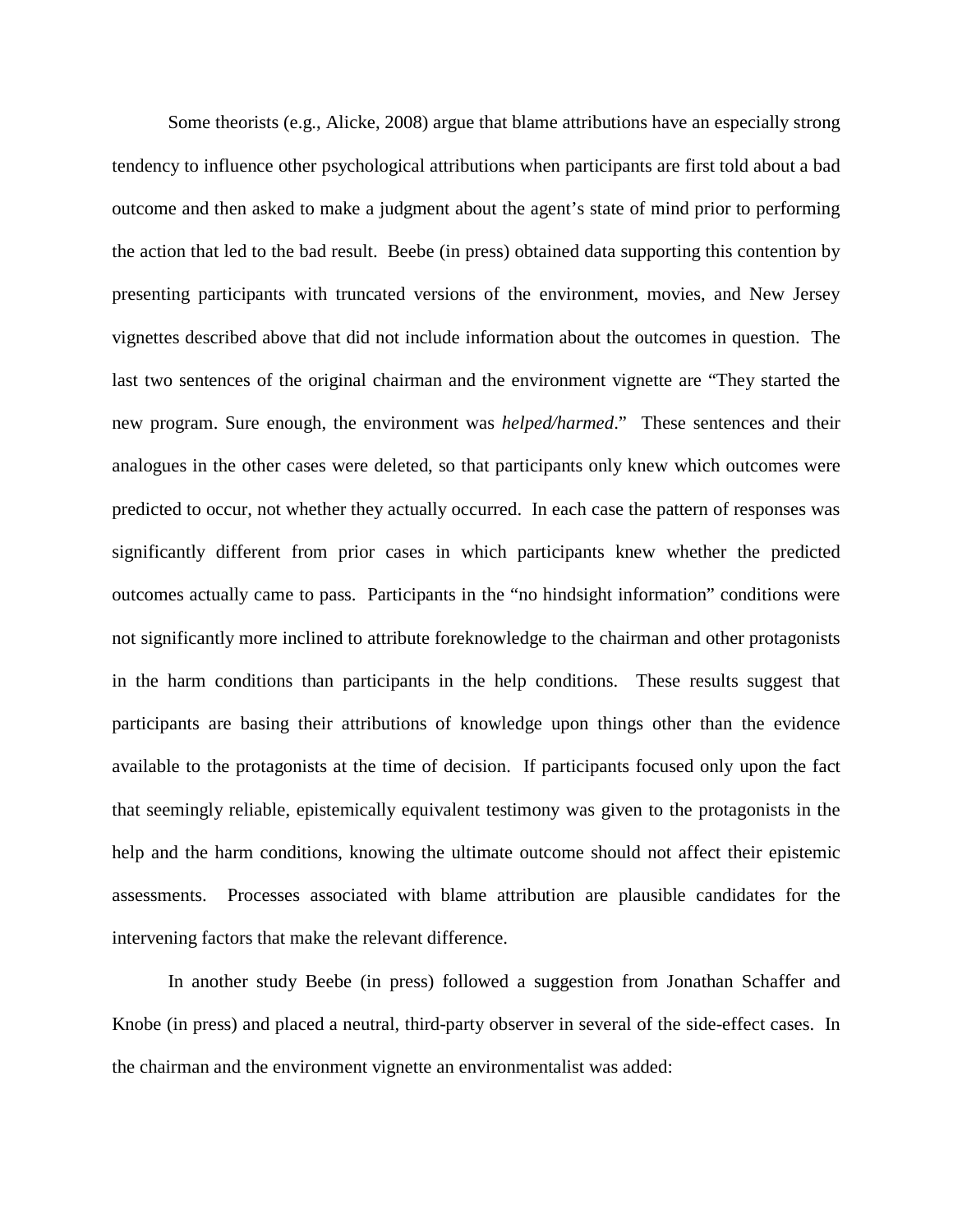The CEO of a large company was thinking of starting a new program. An environmentalist closely monitoring the situation learned that scientists were reporting that the new program would *help/harm* the environment. The environmentalist then learned that the CEO had decided to start the new program. After the program was started, sure enough, the environment was *helped/harmed*.

Participants were then asked whether the environmentalist knew that the new program would *help/harm* the environment. Similar observers (e.g., journalists or other employees) were introduced into the movie studio and New Jersey cases described above. Because the neutral observers were clearly not agents that could properly be blamed if the environment, movies or sales were harmed, the prediction was that if perceived blameworthiness was actually playing a role in shaping participants' asymmetric knowledge attributions in side-effect cases, there should be a significant decrease in knowledge attributions in the new harm cases. Significant differences between participant responses in the original cases and in the modified neutralobserver cases were found. Regardless of whether outcome information (e.g., "Sure enough, the environment was helped/harmed") was included or not, participant responses did not differ significantly in the help and harm conditions. Like the central protagonists of the vignettes, the neutral observers had epistemically equivalent reasons to believe that the predicted outcomes would come about in both the help and the harm versions. However, unlike those protagonists, the observers did not perform blameworthy actions in the harm conditions. Thus, it is plausible to think that differences in blame processing could be responsible for the differences in participant responses. $^{21}$  $^{21}$  $^{21}$ 

<span id="page-25-0"></span> $21$  Beebe and Jensen (in press) also found that blame processing in some cases might have a greater overall effect on folk attributions than even explicit information about the likelihood that certain side-effects will come about. They presented participants with the same truncated vignettes pairs described above, except that each bad or harmful side-effect was to have a slight chance of occurring, while each good or helpful side-effect was said to have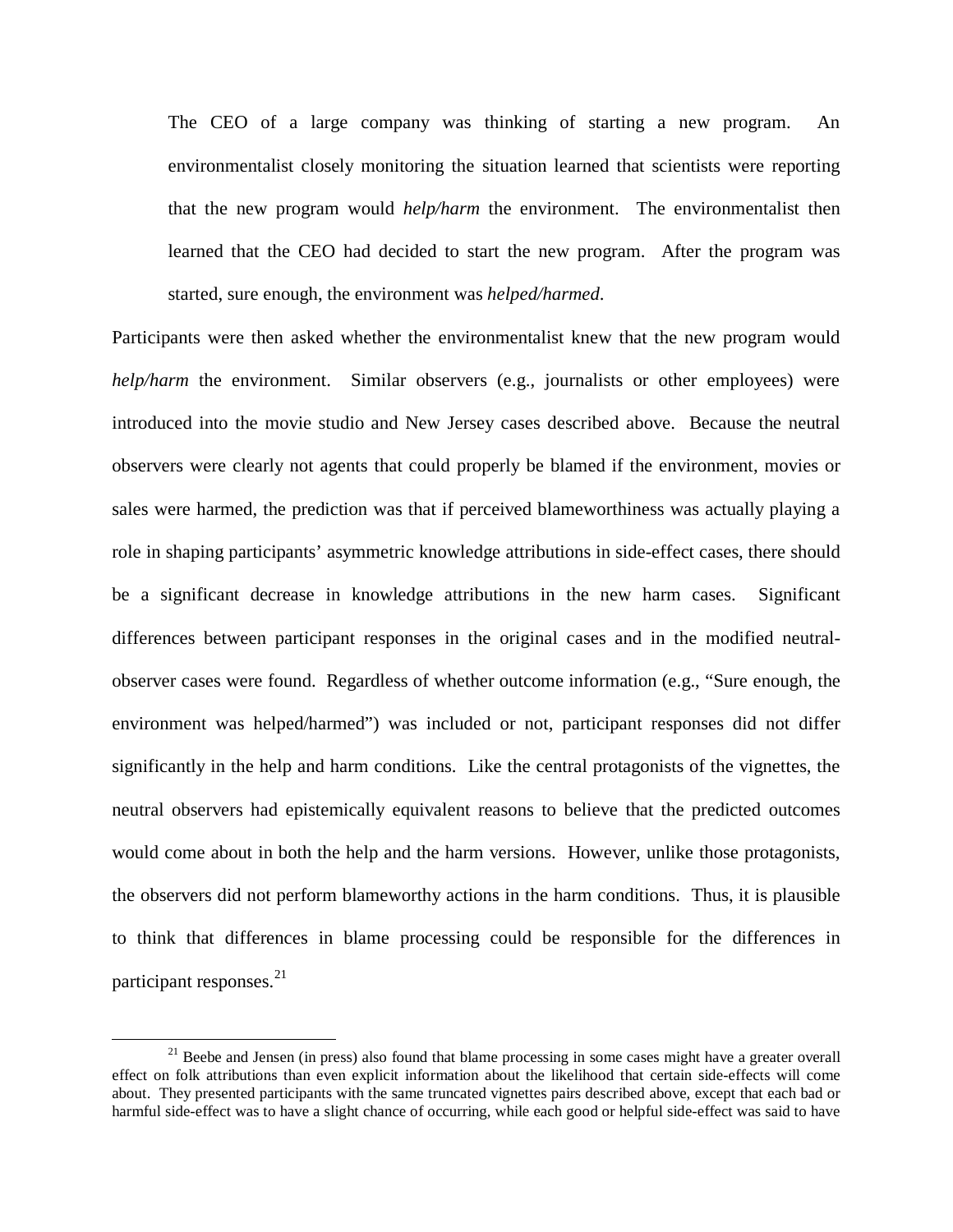The foregoing results establish the following predictive relation between attributions of knowledge and blame:

(9.1) The more blameworthy an agent is viewed as being for bringing about a given sideeffect, the more likely attributors will be to think the agent knew the side-effect would occur.

It is important to appreciate the restricted scope of this claim, as well as its probabilistic and descriptive nature. (9.1) does not purport to apply to every situation where knowledge or blame are involved, nor does it guarantee that knowledge will be attributed to every agent who is blameworthy for bringing about some side-effect. Because agents will differ in the strength of their epistemic positions with respect to the propositions in question, there will be variations in how likely others will be to attribute knowledge to them. Individual differences in attributors' general willingness to attribute knowledge will likely have an influence as well.<sup>[22](#page-26-0)</sup> Furthermore, as a psychological claim, (9.1) is purely descriptive. It does not aim to specify conditions for the correct attribution of knowledge. It simply makes the claim that, other things being equal, ordinary subjects who attribute certain kinds of blame to an agent will be more likely to attribute certain kinds of knowledge to that agent. Beebe and Shea (in press) uncovered evidence that this claim holds even in cases where central epistemic features of an agent's situation seem to call for the withholding attributions of knowledge because the agent's situation has been "Gettierized." In other words, participants who would not otherwise be inclined to attribute knowledge to an

a very strong chance of occurring. Participants were then asked they thought central protagonists knew that the predicted outcomes would occur. The prediction was that, if participants are more strongly influenced by explicit information about objective probabilities, we should expect higher attributions of knowledge in each of the help conditions, but if participants are more influenced by the goodness or badness of the outcomes in question, we should find higher knowledge attributions in the harm conditions. In all four cases participants attributed knowledge to the chief protagonists in significantly greater numbers in the 'slight chance harm' conditions than in the 'very strong chance help' conditions.

<span id="page-26-0"></span> $22$  Buckwalter and Stich (in press), for example, claim to have found evidence that women are in general more inclined than men to attribute knowledge to others.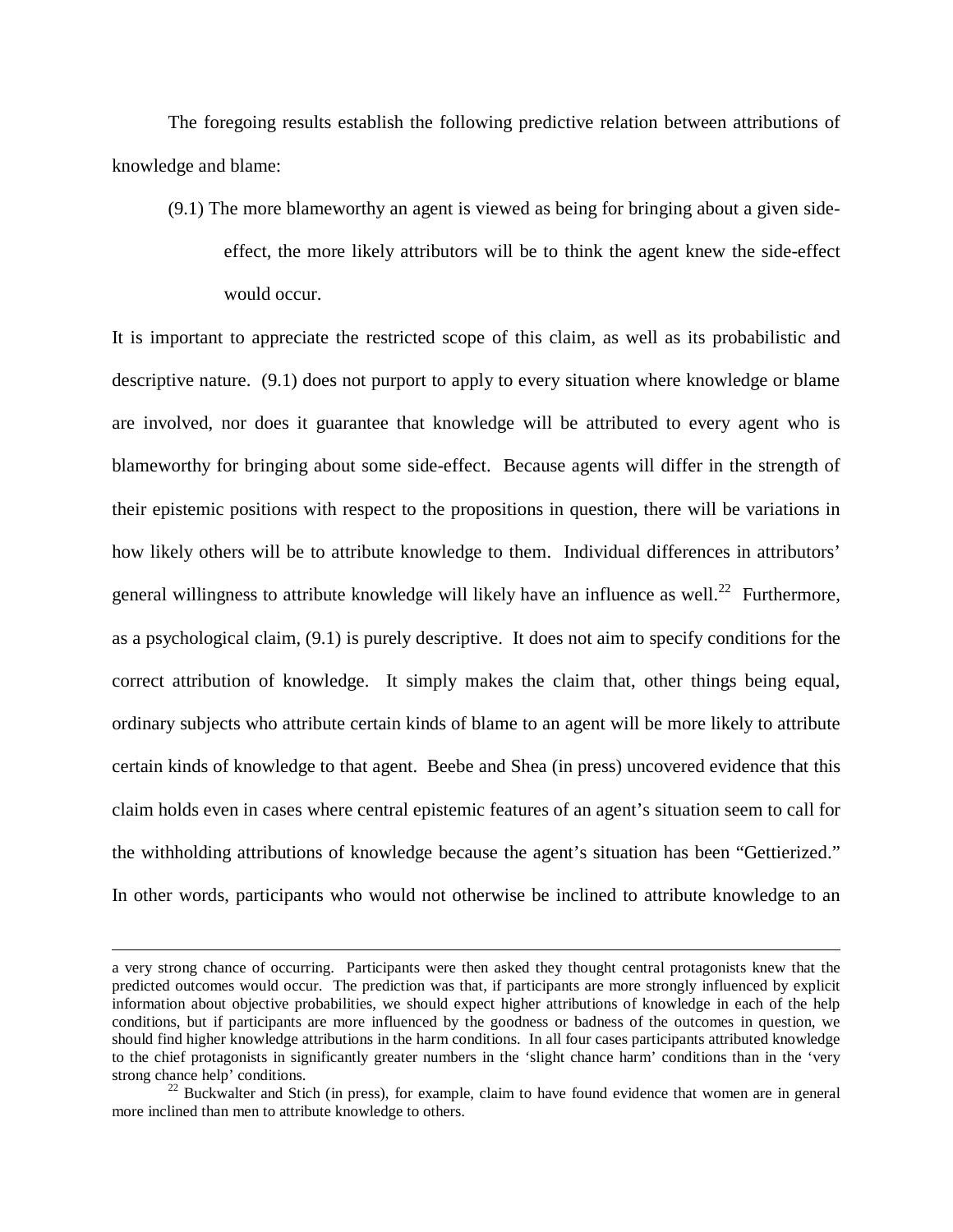agent become strongly inclined to do so if they take the agent to be blameworthy for bringing about certain kinds of outcomes.

A factor closely associated with blame that is commonly cited in explanations of sideeffect results is the violation of salient social norms. Knobe (2007) briefly entertained—but no longer seems to endorse<sup>[23](#page-27-0)</sup>—the hypothesis that the asymmetries in folk psychological attributions in side-effect cases might be due to a nonconscious cognitive process dedicated to the detection of norm violations. Knobe hypothesized that the consideration of an action is always accompanied by an immediate, normative assessment of the action that takes into account only the most salient social norm, occurs below the level of conscious awareness, involves a very shallow level of processing, and does not involve any reflective considerations about whether the action is justified. The process is focused solely on detecting whether or not the action violates the norm in question. The nonconscious judgment then remains in memory and can affect other folk psychological judgments the subject might make. In particular, Knobe hypothesized that activation of the norm violation detection process increases the likelihood that folk psychological attributions of intentionality (and, by extension, knowledge) will be made.<sup>[24](#page-27-1)</sup>

Knobe's 'transgression-detection' model appears capable of explaining not only many of the results described above but also some more recent findings that are often taken to pose difficulties for blame-based models. For example, Knobe (2007) and Beebe and Jensen (2010) found the familiar asymmetric pattern of responses in intentionality and knowledge attributions when participants were given either the 'violate' or 'fulfill' version of the following vignette:

<span id="page-27-0"></span><sup>&</sup>lt;sup>23</sup> Knobe discusses the 'transgression detection' model only in his 2007 paper and makes no mention of it in his more recent writings.

<span id="page-27-1"></span> $\frac{24}{1}$  Other researchers who have different explanatory models that are nonetheless centered around norm violations include Uttich and Lombrozo (2010) and Holton (2010).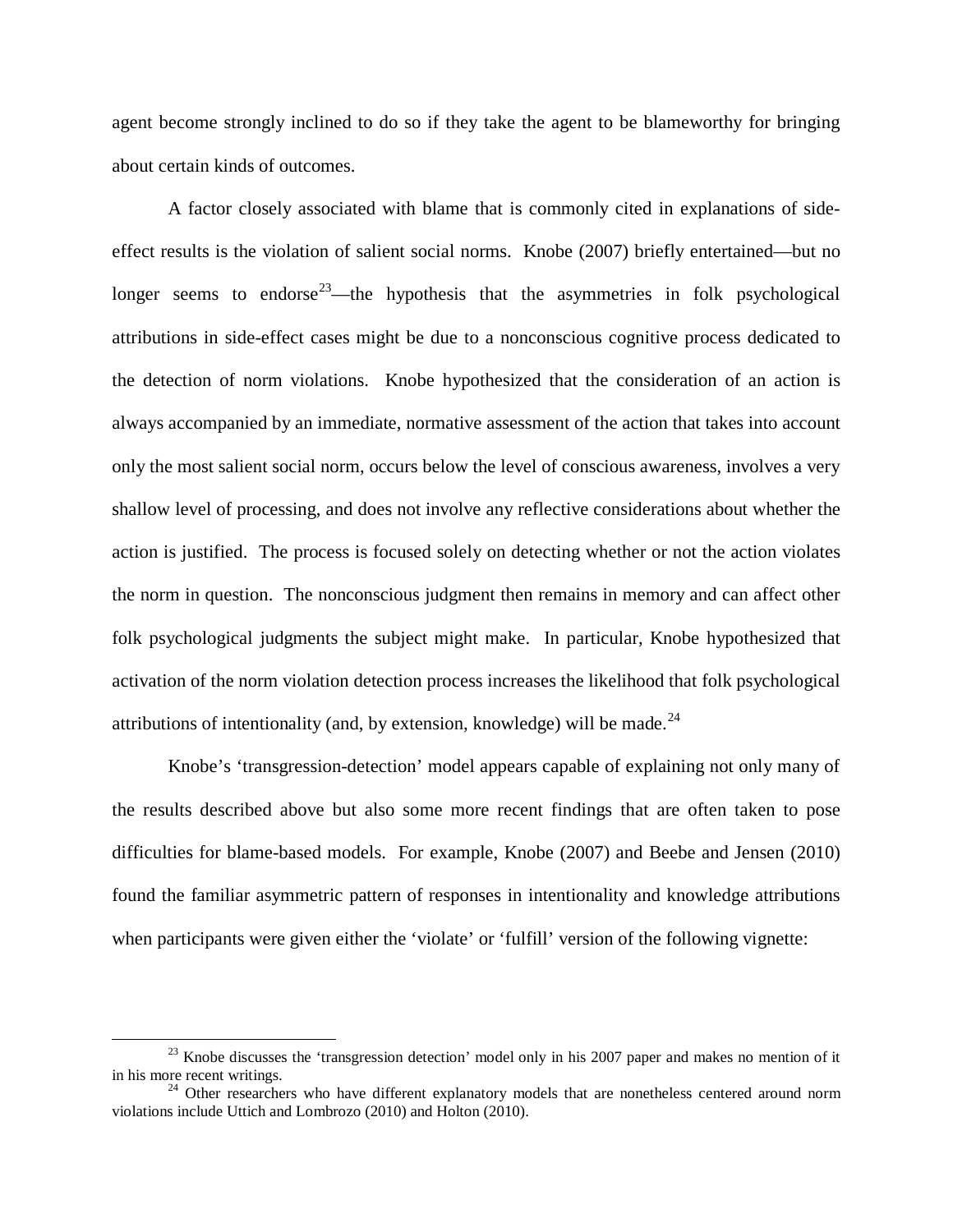In Nazi Germany, there was a law called the 'racial identification law.' The purpose of the law was to help identify people of certain races so that they could be rounded up and sent to concentration camps. Shortly after this law was passed, the CEO of a small corporation decided to make certain organizational changes. The vice-president of the corporation said: "By making those changes, you'll definitely be increasing our profits. But you'll also be *violating/fulfilling* the requirements of the racial identification law." The CEO said: "[Look, I know that I'll be *violating/fulfilling* the requirements of the law, but] I don't care one bit about that. All I care about is making as much profit as I can. Let's make those organizational changes!" As soon as the CEO gave this order, the corporation began making the organizational changes.

81% of participants in the 'violate' condition of Knobe's study said that the CEO violated the requirements of the law intentionally, but only 30% in the 'fulfill' condition said that he fulfilled the requirements intentionally. Beebe and Jensen deleted the chairman's self-attribution of knowledge (i.e., "Look, I know that I'll be *violating/fulfilling* the requirements of the law") and found that 48% of participants in the 'violate' condition affirmed in the strongest way possible on a seven-point scale that the CEO knew he would be violating the law, whereas only 23.5% of participants in the fulfill condition chose a similar response. The overall distribution of responses was also significantly different in the two conditions.

Violating the racial identification law in the present case is a good thing because fulfilling it would mean participating in a process that sends innocent people to concentration camps. However, because the issue is framed in terms of a legal violation, and legal violations are norm violations, Knobe's prediction that the side-effect effect would be found was thus confirmed. These results are widely taken to pose a challenge for blame-based theories that predict increased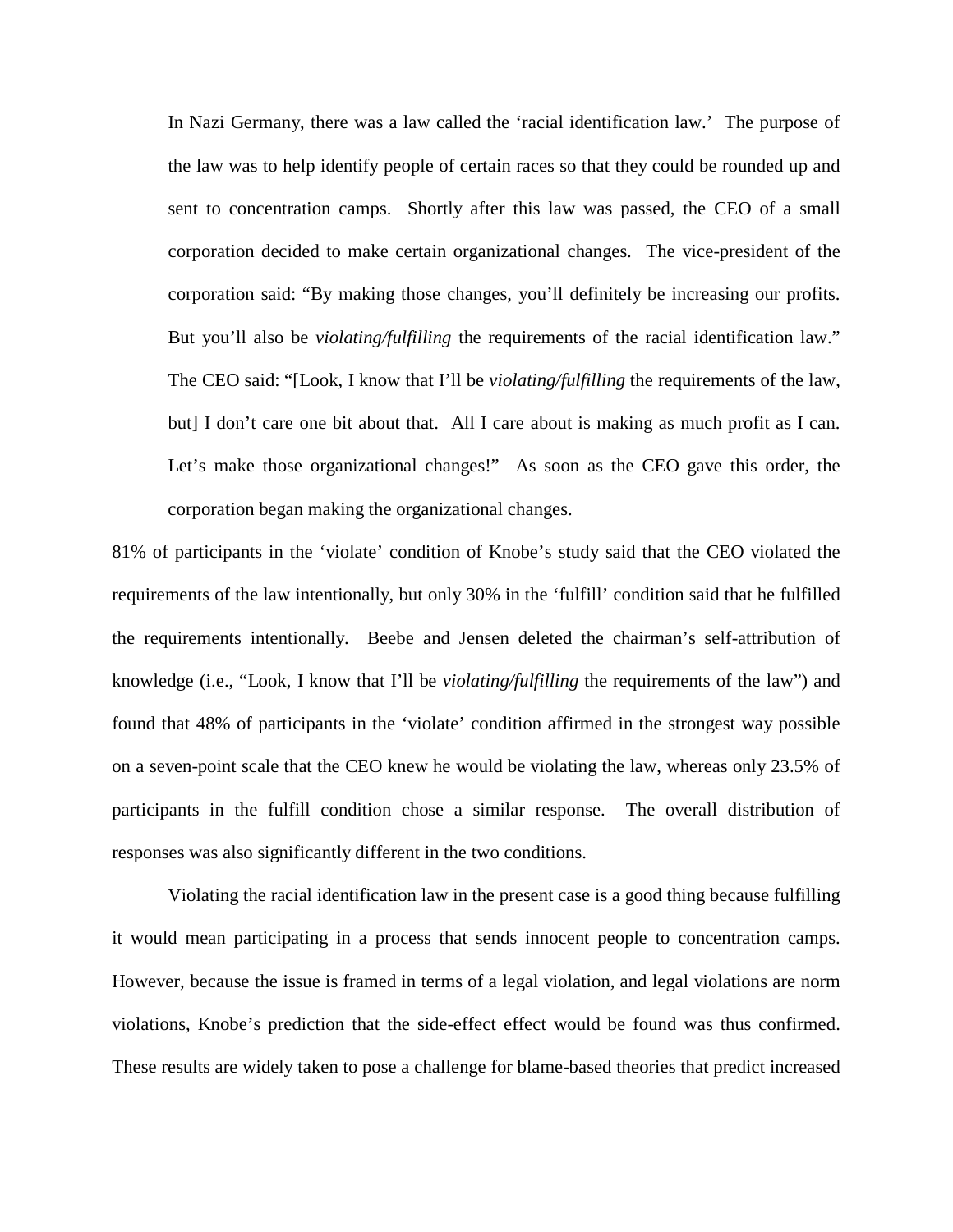knowledge and intentionality attributions when agents are more blameworthy because the blameworthy CEO who fulfilled the unjust law was not seen as intentionally fulfilling the law or knowing that his actions would do so, whereas the blameless CEO who violated the law was. Although the all-things-considered blamelessness of the CEO in the Nazi case is generally taken to pose a serious (if not decisive) challenge to blame-based accounts of side-effect results, this conclusion is not in fact warranted by the available data. Knobe's norm violation model posits the existence of an automatic, unconscious cognitive process that is responsible for the detection of norm violations that is not under voluntary, executive control. However, the judgment that the CEO (and his actions) in the Nazi case are blameless is very likely the result of a conscious, reflective process, since it requires serious task interpretation and the recognition that an action that is normally bad (i.e., breaking the law) is balanced off by a greater good (i.e., not contributing to the deaths of innocent people). The fact that explicit measures of a conscious process fail to uncover any sign of blame attribution tells us nothing about whether the outputs of a distinct, nonconscious process involve blame-related considerations. Different (perhaps implicit) measures are required. $^{25}$  $^{25}$  $^{25}$ 

In any case, results from experiments using norm violation cases provide reason to think the following predictive relation obtains between knowledge attributions and norm violations:

(9.2) Attributors are more likely to think that agents who have violated salient social norms knew that their actions violated the norms than they are to think that agents who have fulfilled (or at least did not violate) norms knew that their actions did so.

<span id="page-29-0"></span> $25$  For further information on the contrast between implicit and explicit processes and their importance in recent psychological theorizing, cf. Evans and Frankish (2009).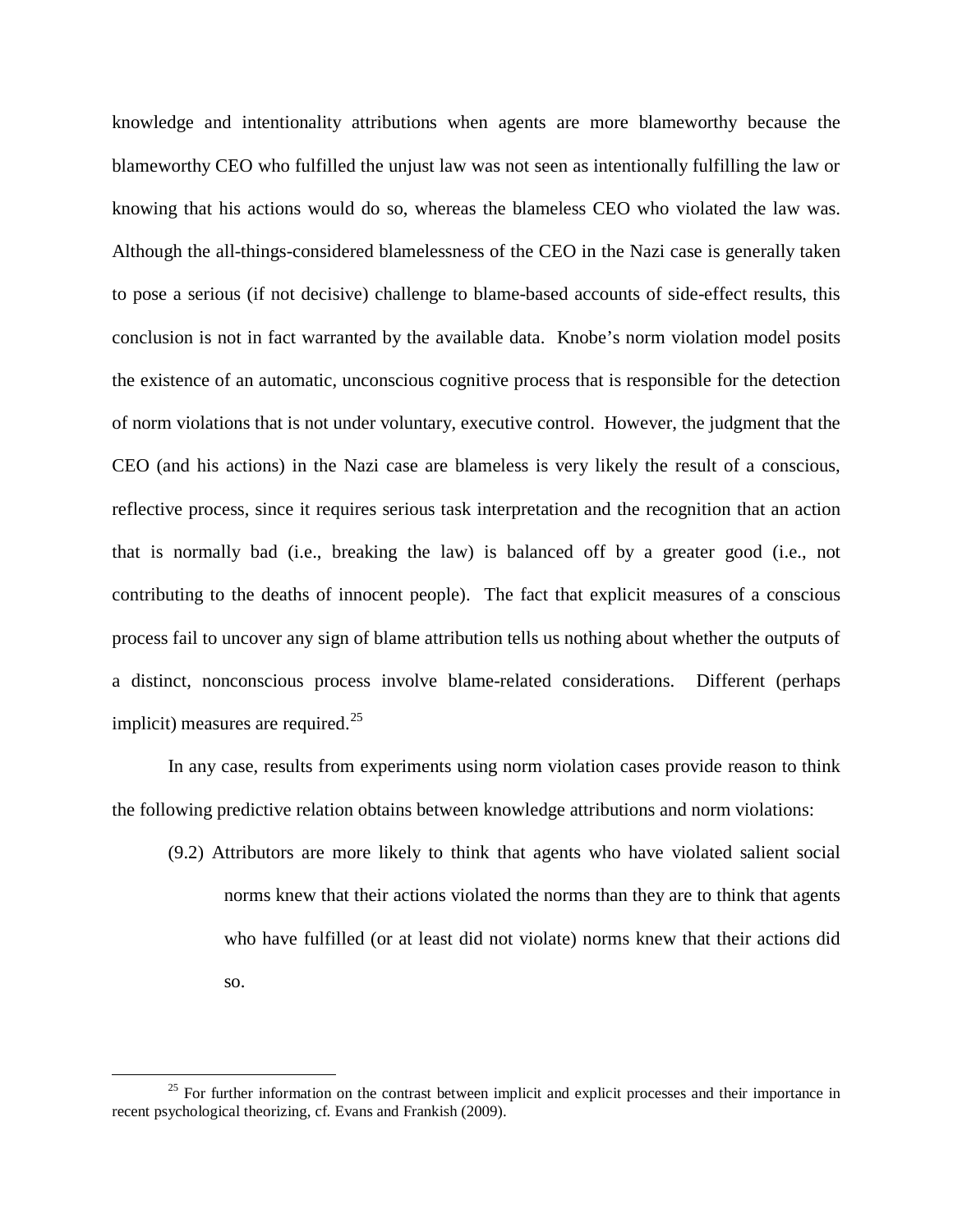Of course, since agents who violate norms are generally subject to some form of blame, the current connection between knowledge attributions and norm violations is not unrelated to the connection between knowledge and blame discussed above.

The vast majority of explanations offered to explain the data described in this section depict folk epistemic judgments as subject to the distorting influence of seemingly irrational biases to a worrisome degree.<sup>[26](#page-30-0)</sup> On the view I am proposing, however, regardless of whether the robust tendency to overattribute knowledge is irrational (when judged solely from the perspective of marking approved sources of information), it should at least be unsurprising because part of the reason we have a concept of knowledge is that it enables us to distinguish which agents are most worthy of blame for inflicting harms, violating social norms, or otherwise acting in an uncooperative manner. When subjects are inclined to attribute blame, it is natural to expect them to be inclined to attribute underlying psychological states that are commonly associated with or determinative of blame.

### **4. Conclusion**

I have articulated a pluralistic approach to the question of the point or purpose of having a concept of knowledge by granting that something like Craig's proposal is probably correct as far as it goes while at the same time arguing for a complementary alternative. Drawing upon work in evolutionary game theory, I have argued that key features of strategies for engaging in successful cooperative interaction reveal that an ability to deploy the concept of knowledge confers a selection advantage on those who possess it and that this in turn provides part of the explanation for why we have the concept. If we did not have the concept of knowledge, we

<span id="page-30-0"></span> $26$  Cf. Beebe and Buckwalter (2010) and Alfano, Beebe and Robinson (in press) for detailed discussions of the most prominent explanations of these data.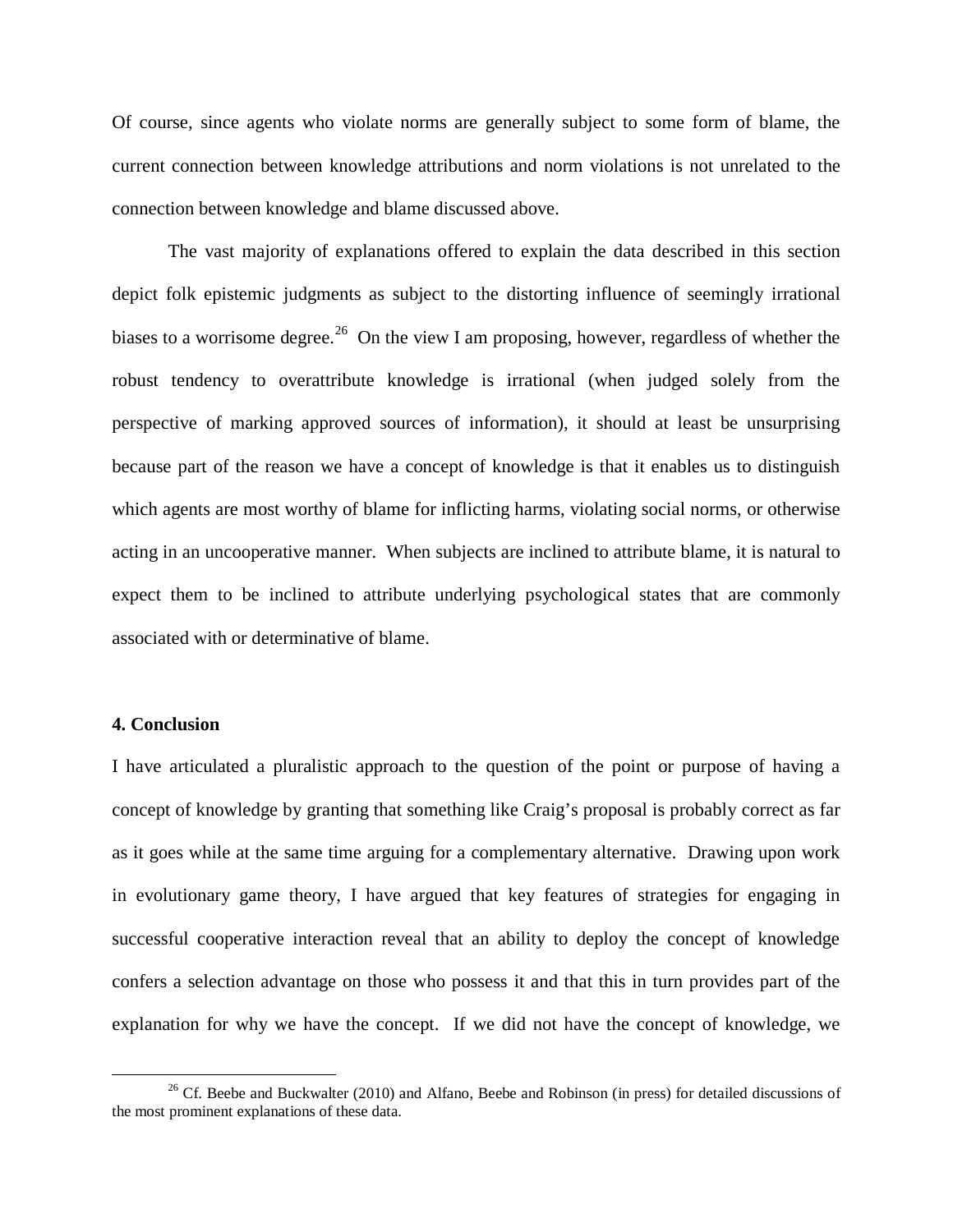would not be able to draw practically important distinctions between different kinds of harmdoers, norm violators or uncooperators and the varying degrees of blame they deserve. By grounding my proposal in widely accepted views about mechanisms that have been important in human evolutionary history, I hope to encourage other social cognitive ecologists to pursue more empirically informed lines of inquiry as well.

# *References*

- Adams, F. & Steadman, A., 2004a. Intentional action in ordinary language: core concept or pragmatic understanding?, *Analysis* 64, pp. 173-81.
- Adams, F. & Steadman, A., 2004b. Intentional action and moral considerations: still pragmatic, *Analysis* 64, pp. 268-76.
- Adams, F. & Steadman, A., 2007. Folk concepts, surveys, and intentional action. In: C. Lumer & S. Nannini, eds. *Intentionality, deliberation, and autonomy: the action-theoretic basis of practical philosophy.* Aldershot: Ashgate, pp. 17-33.
- Alfano, M., Beebe, J. & Robinson, B., (in press) The centrality of belief and reflection in Knobe effect cases: a unified account of the data.
- Alicke, M. D., 2008. Blaming badly, *Journal of Cognition and Culture* 8, pp. 179-186.
- Axelrod, R., & Hamilton, W.D., 1981. The evolution of cooperation, *Science* 221, pp. 1390-96.
- Axelrod, R., 1984. *The evolution of cooperation*. New York: Basic Books.
- Axelrod, R., 1986. An evolutionary approach to norms, *American Political Science Review* 80, pp. 1095-111.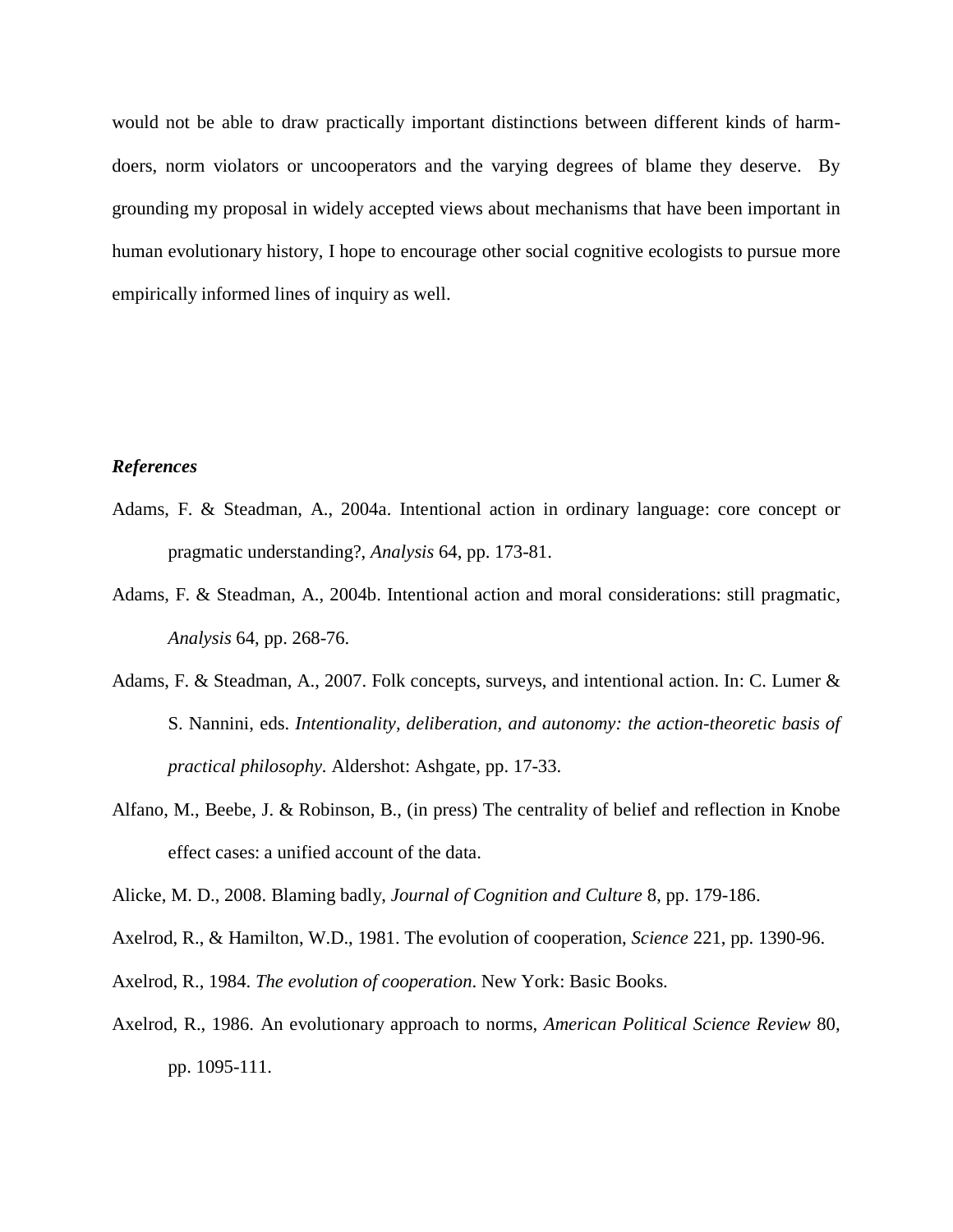Barrett, H.C., 1999. Guilty minds: how perceived intent, incentive and ability to cheat influence social contract reasoning. *11th Annual Meeting of the Human Behavior and Evolution Society.* Salt Lake City, Utah.

Beebe, J.R., (in press). Attributions of knowledge and blame in Knobe effect cases.

- Beebe, J.R., & Buckwalter, W., 2010. The epistemic side-effect effect, *Mind & Language* 25, pp. 474-98.
- Beebe, J.R., & Jensen, M., (in press). Surprising connections between knowledge and action: the robustness of the epistemic side-effect effect, *Philosophical Psychology*.
- Beebe, J.R., & Shea, J., (in press). Gettierized Knobe effects.
- Boyd, R., & Richerson, P.J., 1992. Punishment allows the evolution of cooperation (or anything else) in sizable groups, *Ethology and Sociobiology* 13, pp. 171-95.
- Buckwalter, W., & Stich, S., (in press). Gender and philosophical intuition.
- Clutton-Brock, T.H., & Parker, G.A., 1995. Punishment in animal societies, *Nature* 373, pp. 209- 16.
- Cosmides, L., 1989. The logic of social exchange: has natural selection shaped how humans reason? Studies with the Wason selection task, *Cognition* 31, pp. 187-276.
- Cosmides, L., Barrett, H.C., & Tooby, J., 2010. Adaptive specializations, social exchange, and the evolution of human intelligence, *Proceedings of the National Academy of Sciences* 107, pp. 9007-14.
- Cosmides, L., & Tooby, J., 1989. Evolutionary psychology and the generation of culture, part II. Case study: a computational theory of social exchange, *Ethology & Sociobiology* 10, pp. 51-97.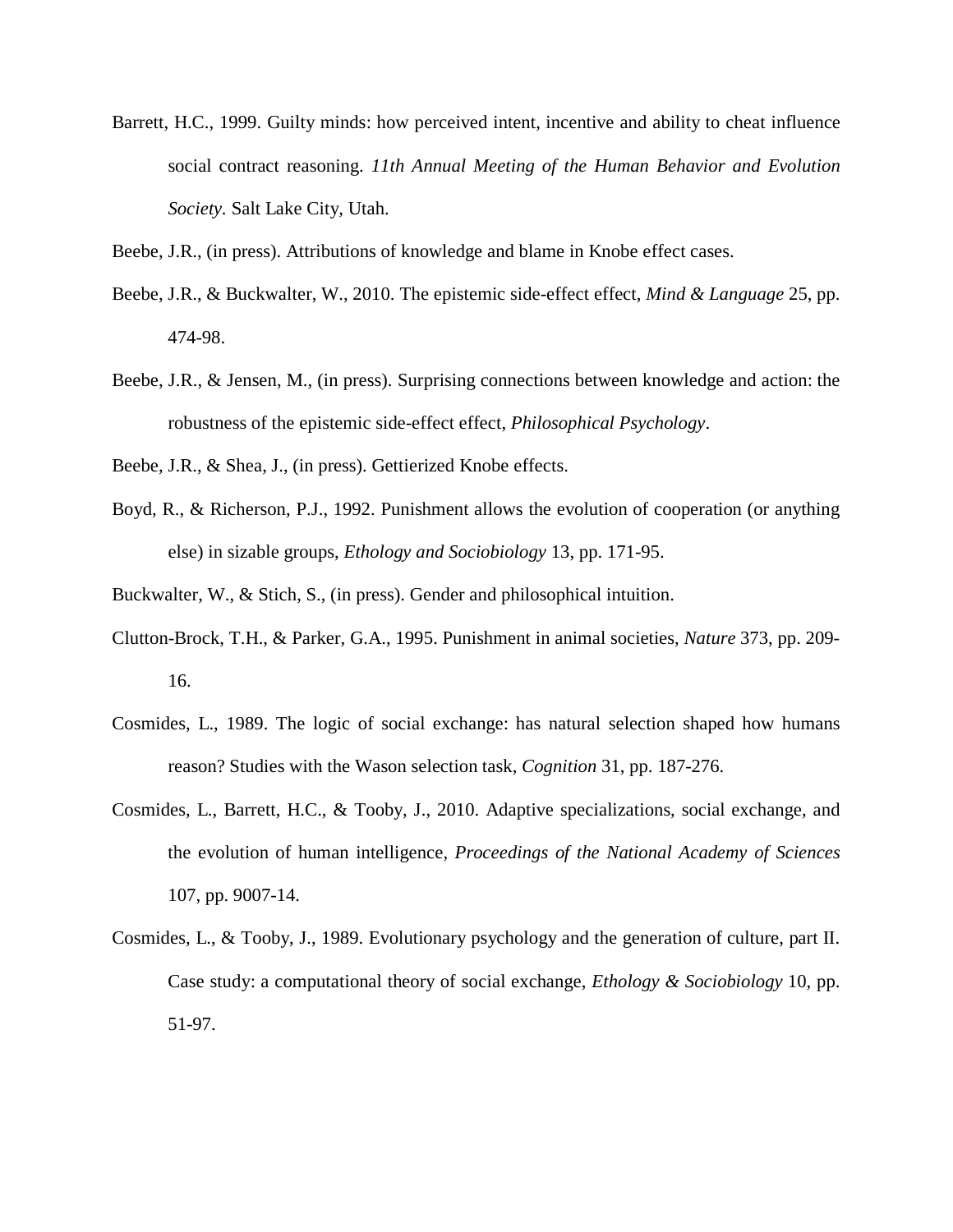- Cosmides, L., & Tooby, J., 1997. Dissecting the computational architecture of social inference mechanisms. In: G. Bock & G. Cardew, eds. *Characterizing human psychological adaptations*. Chichester: John Wiley & Sons, pp. 132-161.
- Cosmides, L., & Tooby, J., 2005. Social exchange: the evolutionary design of a neurocognitive system. In: M.S. Gazzaniga, ed. *The new cognitive neurosciences, III*. Cambridge, MA: MIT Press, pp. 1295-308.
- Craig, E., 1986. The practical explication of knowledge, *Proceedingsof the Aristotelian Society*  87, pp. 211-26.
- Craig, E., 1990. *Knowledge and the state of nature: an essay in conceptual synthesis*. Oxford: Clarendon Press.
- Craig, E., 2007. Genealogies and the state of nature. In: A. Thomas, ed. *Bernard Williams*. Cambridge: Cambridge University Press, pp. 181-200.
- Evans, J., & Frankish, K., 2009. *In two minds: dual processes and beyond*. Oxford: Oxford University Press.
- Falk, A., Fehr, E., & Fischbacher, U., 2002. Testing theories of fairness and reciprocity intentions matter. Zürich: University of Zürich.
- Fehr, E., & Gächter, S., 2002. Altruistic punishment in humans, *Nature* 415, pp.137-40.
- Fiddick, L., 1998. The deal and the danger and the evolutionary analysis of deontic reasoning. Ph.D. University of California at Santa Barbara.
- Gelfert, A., 2011. Steps to an ecology of knowledge: continuity and change in the genealogy of knowledge, *Episteme* 8, pp. 67-82.
- Gigerenzer, G., & Hug, K., 1992. Domain specific reasoning: social contracts, cheating, and perspective change, *Cognition* 43, pp. 127-71.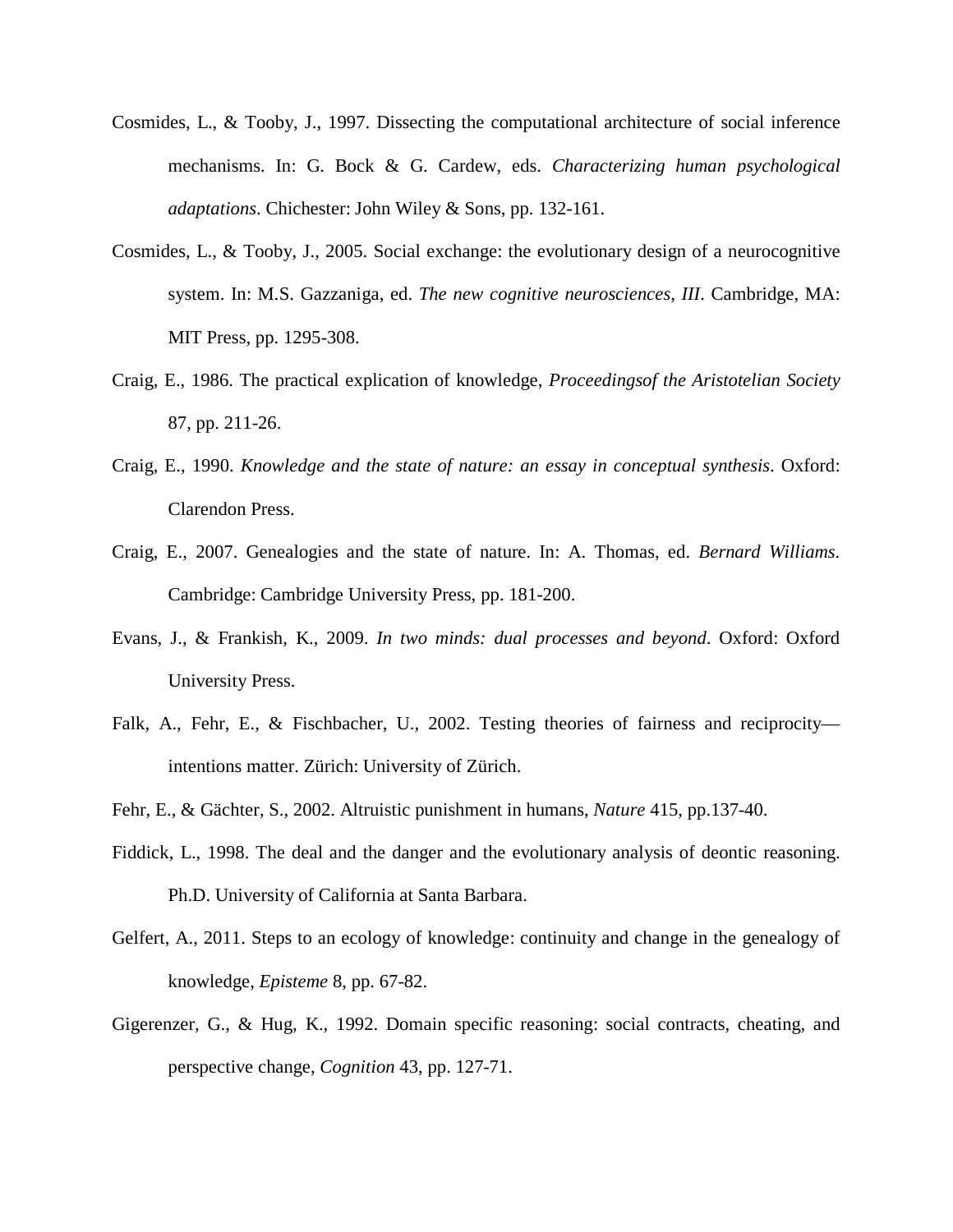Hawthorne, J., 2004. *Knowledge and lotteries.* New York: Oxford University Press.

- Hawthorne, J., & Stanley, J., 2008: Knowledge and action, *Journal of Philosophy* 105, pp. 571- 90.
- Holton, R., 2010. Norms and the Knobe effect, *Analysis* 70, pp. 417-24.
- Kappel, K., 2010. On saying that someone knows: themes from Craig. In A. Haddock, A. Millar, & D. Pritchard, eds. *Social epistemology*. Oxford: Oxford University Press, pp. 69-88.

Kelp, C., 2011. What's the point of 'knowledge' anyway?, *Episteme* 8, pp. 53-66.

Knobe, J., 2003a. Intentional action and side effects in ordinary language, *Analysis* 63, pp. 190-3.

- Knobe, J., 2003b. Intentional action in folk psychology: an experimental investigation, *Philosophical Psychology* 16, pp. 309-24.
- Knobe, J., 2004a. Folk psychology and folk morality: response to critics, *Journal of Theoretical and Philosophical Psychology* 24, pp. 270-9.
- Knobe, J., 2004b. Intention, intentional action and moral considerations, *Analysis* 64, pp. 181-7.
- Knobe, J., 2006. The concept of intentional action: a case study in the uses of folk psychology, *Philosophical Studies* 130, pp. 203-31.
- Knobe, J., 2007. Reason explanation in folk psychology, *Midwest Studies in Philosophy* 31, pp. 90-106.
- Knobe, J., 2010. Person as scientist, person as moralist, *Behavioral and Brain Sciences* 33, pp. 315-29.
- Knobe, J., & Mendlow, G., 2004. The good, the bad, and the blameworthy: understanding the role of evaluative considerations in folk psychology, *Journal of Theoretical and Philosophical Psychology* 24, pp. 252-58.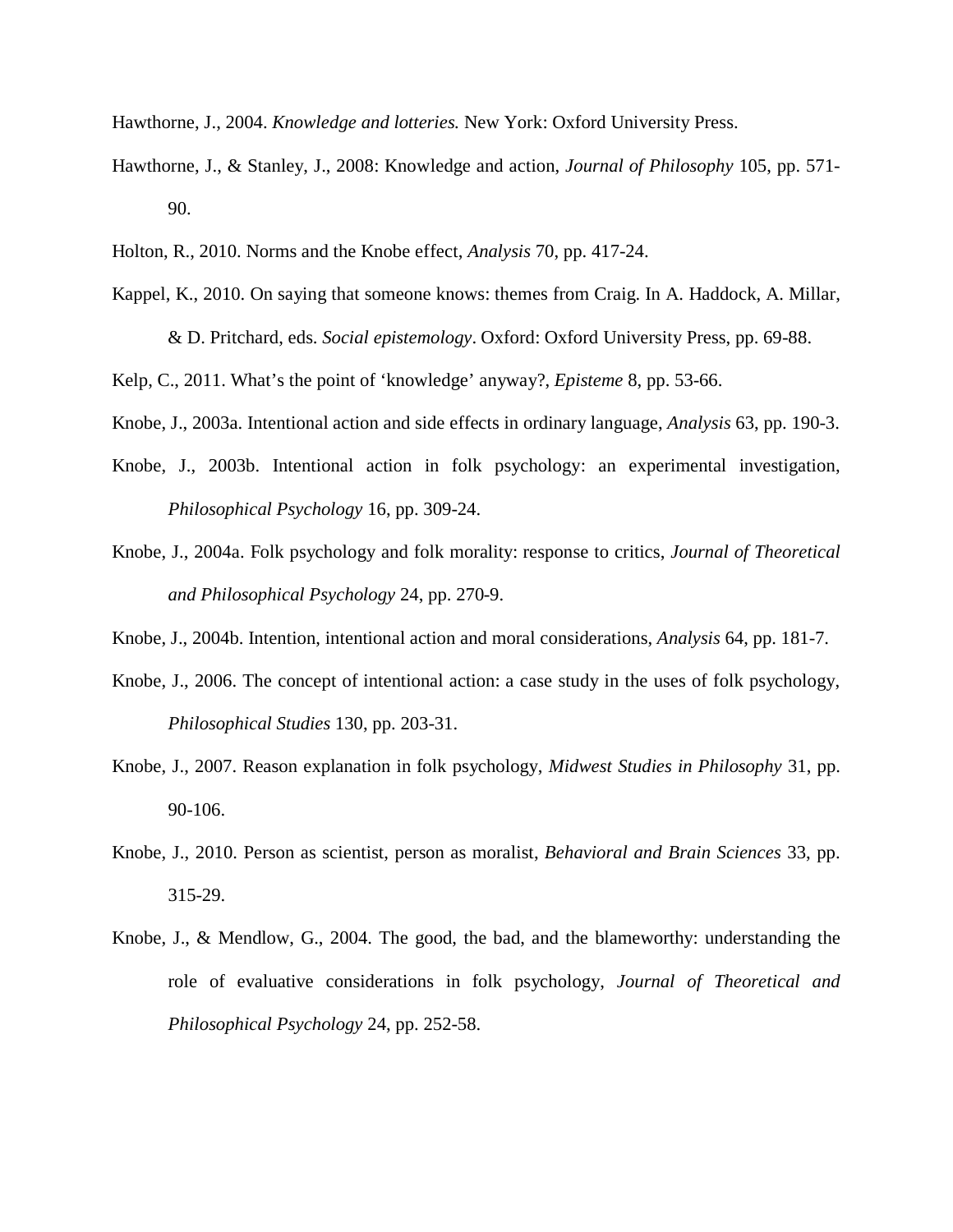- Kusch, M., 2009. Testimony and the value of knowledge. In: A. Haddock, A. Millar, & D. Pritchard, eds. *Epistemic value*. Oxford: Oxford University Press, pp. 60-94.
- Kusch, M., 2011. Knowledge and certainties in the epistemic state of nature,. *Episteme* 8, pp. 6- 23.
- Leslie, A.M., Knobe, J., & Cohen, A., 2006. Acting intentionally and the side-effect effect: theory of mind and moral judgment, *Psychological Science* 17, pp. 421-27.
- Malle, B.F., & Knobe, J., 1997. The folk concept of intentionality, *Journal of Experimental Social Psychology* 33, pp. 101-21.
- Maynard Smith, J., 1982. *Evolution and the theory of games*. Cambridge: Cambridge University Press.
- Maynard Smith, J., & Price, G.R., 1973. The logic of animal conflict, *Nature* 246, pp. 15-8.
- Morton, A., 2001. Psychology for cooperators. In: C. Morris, ed. *Practical rationality and preferences: essays for David Gauthier*. Cambridge: Cambridge University Press, pp. 153-72.
- Nadelhoffer, T., 2004. The Butler problem revisited, *Analysis* 64(3), pp. 277-84.
- Nadelhoffer, T., 2006. Bad acts, blameworthy agents, and intentional actions: some problems for jury impartiality, *Philosophical Explorations* 9, pp. 203-20.
- Nichols, S., & Ulatowski, J., 2007. Intuitions and individual differences: the Knobe effect revisited, *Mind & Language* 22, pp. 346-65.
- Pinillos, N.Á., (in press). Knowledge, experiments and practical interests. this volume.
- Richerson, P.J., Boyd, R.T., & Henrich, J., 2003. Cultural evolution of human cooperation. In: P. Hammerstein, ed. *Genetic and cultural evolution of cooperation*. Cambridge, MA: MIT Press, pp. 357-88.